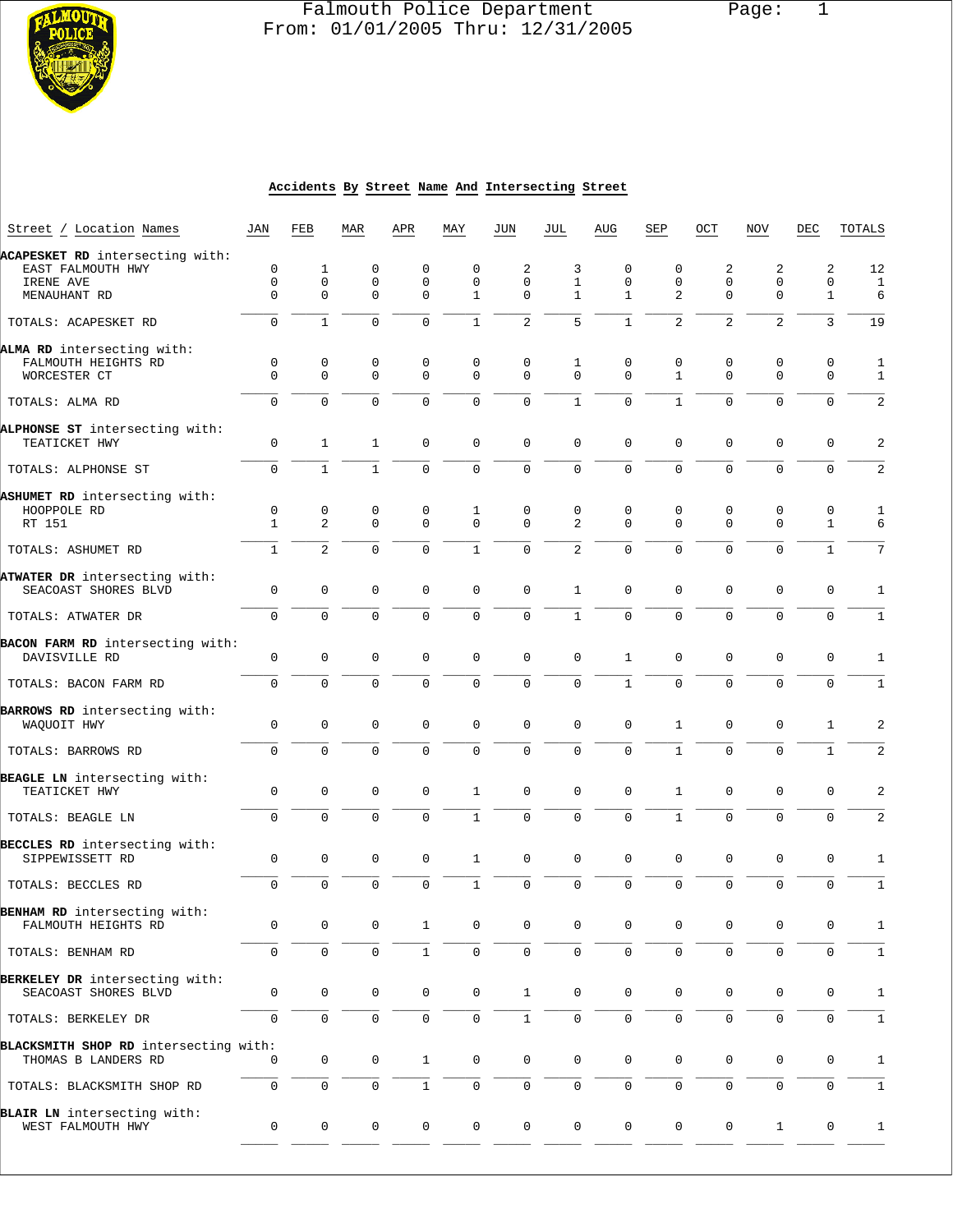# Falmouth Police Department Page: 2 From: 01/01/2005 Thru: 12/31/2005

| TOTALS: BLAIR LN                                    | $\Omega$            | $\mathbf 0$  | $\mathbf 0$         | $\mathbf 0$         | 0                   | 0                   | $\mathbf 0$         | $\mathbf 0$         | $\Omega$       | $\mathbf 0$         | 1                   | 0            | 1                       |
|-----------------------------------------------------|---------------------|--------------|---------------------|---------------------|---------------------|---------------------|---------------------|---------------------|----------------|---------------------|---------------------|--------------|-------------------------|
| BLUEBERRY LN intersecting with:                     |                     |              |                     |                     |                     |                     |                     |                     |                |                     |                     |              |                         |
| CARRIAGE SHOP RD                                    | 0                   | $\mathbf 0$  | $\mathbf 0$         | 1                   | 0                   | $\mathbf 0$         | $\mathbf 0$         | $\mathsf 0$         | 0              | $\mathbf 0$         | $\mathbf 0$         | $\mathbf 0$  | $\mathbf{1}$            |
| TOTALS: BLUEBERRY LN                                | $\mathbf 0$         | $\mathbf{0}$ | $\mathbf 0$         | $\mathbf{1}$        | $\mathbf 0$         | $\mathsf{O}$        | $\mathsf{O}\xspace$ | $\mathbf 0$         | $\mathbf 0$    | $\mathbf 0$         | $\mathbf 0$         | $\mathbf 0$  | $\mathbf{1}$            |
| BOXBERRY HILL RD intersecting with:<br>RT 151       | $\mathbf 0$         | 0            | $\mathbf{1}$        | $\mathbf 0$         | $\mathbf 0$         | $\mathbf{1}$        | $\mathbf{1}$        | $\mathbf{1}$        | $\mathbf 0$    | $\mathbf 0$         | $\mathbf{1}$        | $\mathbf 0$  | 5                       |
| TOTALS: BOXBERRY HILL RD                            | $\mathbf 0$         | $\mathbf{0}$ | $\mathbf{1}$        | $\mathbf 0$         | $\mathbf 0$         | $\mathbf{1}$        | $\mathbf{1}$        | $\mathbf{1}$        | $\mathbf 0$    | $\mathbf 0$         | $\mathbf{1}$        | $\mathbf 0$  | 5                       |
| BRAEBURN CT intersecting with:                      |                     |              |                     |                     |                     |                     |                     |                     |                |                     |                     |              |                         |
| SAM TURNER RD                                       | $\mathbf 0$         | $\mathbf 0$  | $\mathbf{1}$        | $\mathbf 0$         | $\mathbf{1}$        | $\mathbf 0$         | $\mathbf 0$         | $\mathbf 0$         | 0              | $\mathbf 0$         | 0                   | $\mathbf 0$  | 2                       |
| TOTALS: BRAEBURN CT                                 | $\mathbf 0$         | $\mathbf{0}$ | $\mathbf{1}$        | $\mathbf 0$         | $\mathbf{1}$        | $\mathbf 0$         | $\mathbf 0$         | $\mathbf 0$         | $\mathbf 0$    | $\Omega$            | $\Omega$            | $\mathbf 0$  | 2                       |
| BRAESIDE RD intersecting with:<br>WEST FALMOUTH HWY | $\mathbf 0$         | $\mathbf{1}$ | $\mathbf 0$         | $\mathbf{0}$        | $\mathbf 0$         | $\mathbf 0$         | $\mathbf 0$         | $\mathbf 0$         | 0              | $\mathbf 0$         | $\mathbf{1}$        | 1            | 3                       |
| TOTALS: BRAESIDE RD                                 | $\mathbf 0$         | $\mathbf{1}$ | $\mathbf 0$         | $\mathbf 0$         | $\mathbf 0$         | $\mathbf 0$         | $\mathsf 0$         | $\mathsf{O}\xspace$ | $\mathbf 0$    | $\mathbf 0$         | $\mathbf{1}$        | $\mathbf{1}$ | 3                       |
| BRICK KILN RD intersecting with:                    |                     |              |                     |                     |                     |                     |                     |                     |                |                     |                     |              |                         |
| GIFFORD ST                                          | 1                   | 1            | 1                   | 1                   | 0                   | 1                   | $\mathbf 0$         | 1                   | 0              | 0                   | 2                   | 1            | 9                       |
| JAMIE LN                                            | $\Omega$            | $\Omega$     | $\Omega$            | $\mathbf 0$         | $\mathbf 1$         | 0                   | $\Omega$            | $\mathbf 0$         | $\Omega$       | $\Omega$            | 0                   | 0            | $\mathbf{1}$            |
| LOCUSTFIELD RD                                      | $\Omega$            | $\Omega$     | $\mathbf 0$         | $\mathbf{0}$        | 0                   | $\mathbf 0$         | $\mathbf 0$         | $\mathbf{1}$        | $\Omega$       | $\Omega$            | 1                   | $\mathbf 0$  | $\overline{\mathbf{c}}$ |
| OX BOW RD                                           | 0                   | 0            | 0                   | $\mathbf 0$         | 0                   | 1                   | $\mathbf 0$         | 1                   | 0              | $\Omega$            | 0                   | 0            | $\boldsymbol{2}$        |
| RT 28 NORTH                                         | $\Omega$            | $\Omega$     | 1                   | $\mathbf 0$         | 0                   | 0                   | 0                   | $\mathbf 0$         | 0              | $\Omega$            | 1                   | 0            | $\mathbf 2$             |
| RT 28 SOUTH                                         | $\Omega$            | $\Omega$     | $\Omega$            | $\mathbf 0$         | 0                   | $\mathbf 0$         | 1                   | $\mathbf 0$         | 0              | $\mathbf 0$         | $\Omega$            | 0            | $\mathbf{1}$            |
| SANDWICH RD                                         | $\Omega$            | $\Omega$     | 3                   | $\mathbf 0$         | 0                   | 1                   | 0                   | $\mathbf 0$         | 0              | 2                   | $\mathbf 0$         | 0            | 6                       |
| SERVICE RD                                          | $\Omega$            | $\Omega$     | $\Omega$            | $\Omega$            | $\Omega$            | $\Omega$            | $\Omega$            | $\Omega$            | 0              | $\Omega$            | 1                   | 0            | $\mathbf{1}$            |
| TROTTING PARK RD                                    | 0                   | $\mathbf 0$  | 0                   | $\mathbf{1}$        | 0                   | $\mathbf 0$         | $\mathbf 0$         | 1                   | 0              | $\mathbf 0$         | 0                   | 0            | 2                       |
| WEST FALMOUTH HWY                                   | $\Omega$            | $\Omega$     | 0                   | $\Omega$            | 0                   | $\mathbf 0$         | 1                   | $\Omega$            | 0              | $\Omega$            | $\Omega$            | $\Omega$     | $\mathbf{1}$            |
| TOTALS: BRICK KILN RD                               | $\mathbf{1}$        | $\mathbf{1}$ | 5                   | 2                   | $\mathbf{1}$        | 3                   | $\overline{a}$      | $\overline{4}$      | $\mathbf 0$    | 2                   | 5                   | $\mathbf{1}$ | 27                      |
| BRIDGE ST intersecting with:                        |                     |              |                     |                     |                     |                     |                     |                     |                |                     |                     |              |                         |
| MENAUHANT RD                                        | $\mathbf 0$         | 0            | 0                   | $\mathbf 0$         | 0                   | $\mathbf 0$         | $\mathbf 0$         | $\mathbf{1}$        | 0              | $\mathbf 0$         | $\mathbf 0$         | $\mathbf 0$  | $\mathbf{1}$            |
| TOTALS: BRIDGE ST                                   | $\mathbf 0$         | $\mathbf 0$  | $\mathbf 0$         | $\mathbf 0$         | $\mathbf{0}$        | $\mathbf 0$         | $\mathbf 0$         | $\mathbf{1}$        | $\mathbf 0$    | $\mathbf 0$         | $\mathbf 0$         | $\mathbf 0$  | $\mathbf{1}$            |
| CARAVEL DR intersecting with:                       |                     |              |                     |                     |                     |                     |                     |                     |                |                     |                     |              |                         |
| SAM TURNER RD                                       | $\mathsf 0$         | $\mathbf 0$  | $\mathbf 0$         | $\mathbf 0$         | $\mathbf 0$         | $\mathbf 0$         | $\mathbf 0$         | $\mathsf 0$         | 0              | $\mathbf 0$         | $\mathbf 0$         | $\mathbf{1}$ | $\mathbf{1}$            |
| TOTALS: CARAVEL DR                                  | $\mathbf 0$         | $\mathbf 0$  | $\mathbf 0$         | $\mathsf{O}\xspace$ | 0                   | $\mathsf 0$         | $\mathsf{O}\xspace$ | $\mathsf 0$         | 0              | $\mathbf 0$         | $\mathbf 0$         | $\mathbf{1}$ | $1\,$                   |
| CARRIAGE SHOP RD intersecting with:                 |                     |              |                     |                     |                     |                     |                     |                     |                |                     |                     |              |                         |
| BLUEBERRY LN                                        | 0                   | 0            | 0                   | 1                   | 0                   | $\mathbf 0$         | $\mathbf 0$         | $\mathbf 0$         | 0              | $\mathbf 0$         | 0                   | 0            | $\mathbf{1}$            |
| CROSS RD                                            | 0                   | 0            | 0                   | 0                   | 0                   | 0                   | $\mathbf 0$         | 1                   | 0              | $\mathbf 0$         | 0                   | 0            | $\mathbf{1}$            |
| HAYWAY RD                                           | $\Omega$            | $\Omega$     | 1                   | $\mathbf{0}$        | 0                   | $\Omega$            | $\Omega$            | $\mathbf 0$         | 0              | $\mathbf 0$         | 0                   | $\mathbf 0$  | $\mathbf{1}$            |
| OLD BARNSTABLE RD                                   | $\mathbf 0$         | $\mathbf 0$  | 0                   | $\mathbf 0$         | $\mathbf{1}$        | 0                   | 0                   | $\mathbf 0$         | 0              | $\mathbf 0$         | 0                   | $\mathbf{1}$ | 2                       |
| STANHOPE RD                                         | 1                   | 0            | 0                   | 0                   | 0                   | $\Omega$            | $\Omega$            | $\Omega$            | <sup>0</sup>   | $\Omega$            | $\Omega$            | $\Omega$     | 1                       |
| WHIPPOORWILL RD                                     | 0                   | $\mathbf{1}$ | $\mathbf 0$         | $\mathbf 0$         | $\mathbf 0$         | $\mathbf{1}$        | $\mathbf 0$         | $\mathbf 0$         | $\mathbf 0$    | $\mathsf 0$         | $\mathbf 0$         | 0            | 2                       |
| TOTALS: CARRIAGE SHOP RD                            | $\mathbf{1}$        | $\mathbf{1}$ | $\mathbf{1}$        | $\mathbf{1}$        | $1\,$               | $\mathbf{1}$        | $\mathsf{O}\xspace$ | $\mathbf 1$         | 0              | $\mathsf{O}\xspace$ | $\mathsf{O}\xspace$ | $\mathbf 1$  | 8                       |
| CENTRAL AVE intersecting with:                      |                     |              |                     |                     |                     |                     |                     |                     |                |                     |                     |              |                         |
| EAST FALMOUTH HWY                                   | 0                   | 0            | 1                   | 0                   | 0                   | 0                   | 0                   | 1                   | 2              | 0                   | 0                   | 0            | 4                       |
| MENAUHANT RD                                        | $\mathbf 0$         | $\mathbf 0$  | $\mathbf 0$         | $\mathbf 0$         | $\mathbf 0$         | $\mathbf 0$         | $\mathbf 0$         | $\Omega$            | $\Omega$       | $\overline{a}$      | $\Omega$            | $\mathbf 0$  | 2                       |
| TOTALS: CENTRAL AVE                                 | $\mathbf 0$         | $\mathbf{0}$ | $\mathbf{1}$        | $\mathsf 0$         | $\mathbf 0$         | $\mathsf{O}$        | $\mathsf 0$         | $\mathbf{1}$        | $\overline{2}$ | $\overline{2}$      | $\mathbf 0$         | $\mathbf 0$  | 6                       |
| CHAPOQUOIT RD intersecting with:                    |                     |              |                     |                     |                     |                     |                     |                     |                |                     |                     |              |                         |
| WEST FALMOUTH HWY                                   | 0                   | $\mathbf 0$  | $\mathbf 0$         | 0                   | 0                   | $\mathsf{O}\xspace$ | $\mathsf{O}\xspace$ | $\mathbf 0$         | 0              | 0                   | $\mathbf{1}$        | 0            | 1                       |
| TOTALS: CHAPOQUOIT RD                               | 0                   | $\mathbf 0$  | $\mathbf 0$         | $\mathsf 0$         | 0                   | 0                   | $\mathbf 0$         | $\mathbf 0$         | 0              | 0                   | $\mathbf{1}$        | 0            | $\mathbf{1}$            |
| CHASE RD intersecting with:<br>WEST FALMOUTH HWY    | 0                   | $\mathbf 0$  | $\mathbf 0$         | $\mathbf 0$         | 0                   | $\mathbf{1}$        | $\mathsf{O}\xspace$ | $\mathbf 0$         | 0              | $\mathbf 0$         | $\mathbf 0$         | $\mathbf 0$  | $\mathbf{1}$            |
| TOTALS: CHASE RD                                    | $\mathsf{O}\xspace$ | $\mathbf 0$  | $\mathsf{O}\xspace$ | $\mathsf 0$         | $\mathsf{O}\xspace$ | $1\,$               | $\mathsf{O}\xspace$ | $\mathsf{O}\xspace$ | 0              | $\mathsf{O}$        | $\mathsf 0$         | 0            | $1\,$                   |
|                                                     |                     |              |                     |                     |                     |                     |                     |                     |                |                     |                     |              |                         |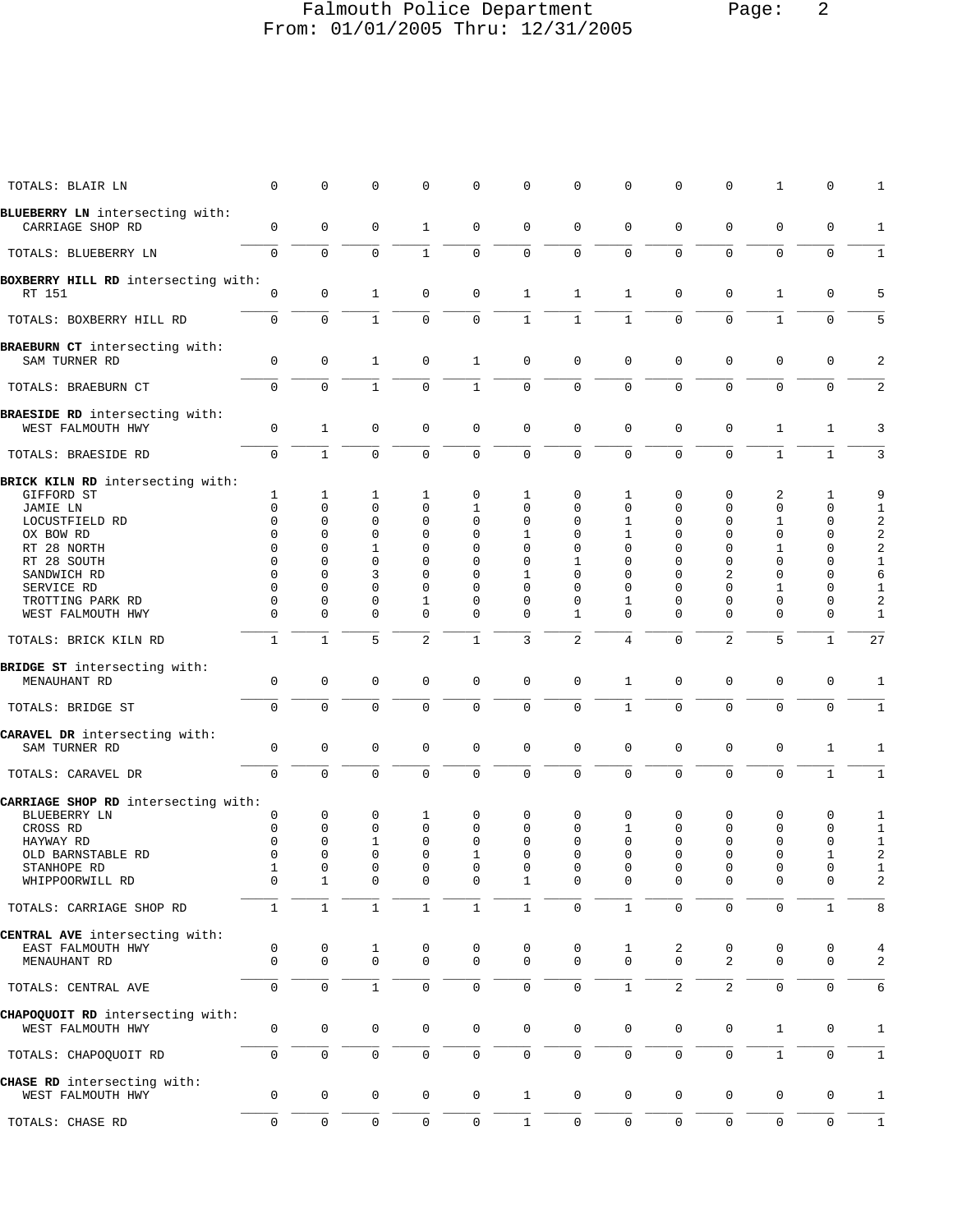# Falmouth Police Department Page: 3 From: 01/01/2005 Thru: 12/31/2005

| CHURCH ST intersecting with:<br>WOODS HOLE RD                                                                           | $\mathbf 0$                                                           | $\mathbf{1}$                                                            | $\mathbf 0$                                                 | $\mathbf 0$                               | 0                                         | 1                                         | $\mathbf 0$                         | 0                                            | 0                                         | 0                                          | 0                                                | 0                                                   | 2                                |
|-------------------------------------------------------------------------------------------------------------------------|-----------------------------------------------------------------------|-------------------------------------------------------------------------|-------------------------------------------------------------|-------------------------------------------|-------------------------------------------|-------------------------------------------|-------------------------------------|----------------------------------------------|-------------------------------------------|--------------------------------------------|--------------------------------------------------|-----------------------------------------------------|----------------------------------|
| TOTALS: CHURCH ST                                                                                                       | $\mathbf 0$                                                           | $\mathbf{1}$                                                            | $\Omega$                                                    | 0                                         | $\mathbf 0$                               | $\mathbf{1}$                              | $\Omega$                            | $\Omega$                                     | $\Omega$                                  | $\mathbf 0$                                | $\mathbf 0$                                      | $\mathbf 0$                                         | 2                                |
| CLAUDIA LN intersecting with:<br>TEATICKET HWY                                                                          | $\mathbf 0$                                                           | $\mathbf 0$                                                             | $\mathbf 0$                                                 | $\mathsf 0$                               | $\mathbf 0$                               | $\mathbf 0$                               | $\mathbf{1}$                        | 0                                            | $\mathsf 0$                               | $\mathsf 0$                                | $\mathsf 0$                                      | $\mathbf 0$                                         | 1                                |
| TOTALS: CLAUDIA LN                                                                                                      | $\mathbf 0$                                                           | $\mathbf 0$                                                             | $\mathbf 0$                                                 | 0                                         | $\mathsf{O}\xspace$                       | $\mathsf 0$                               | $\mathbf{1}$                        | $\overline{0}$                               | $\overline{0}$                            | $\mathbf 0$                                | 0                                                | $\mathbf 0$                                         | 1                                |
| CLINTON AVE intersecting with:<br>SHORE ST                                                                              | $\mathbf 0$                                                           | $\mathbf 0$                                                             | 0                                                           | 1                                         | 0                                         | $\mathbf{1}$                              | $\mathbf 0$                         | 0                                            | 0                                         | $\mathsf 0$                                | 0                                                | 0                                                   | 2                                |
| TOTALS: CLINTON AVE                                                                                                     | $\mathbf 0$                                                           | $\Omega$                                                                | $\mathbf 0$                                                 | $\mathbf{1}$                              | $\mathbf 0$                               | $\mathbf{1}$                              | $\mathbf 0$                         | 0                                            | 0                                         | $\mathbf 0$                                | 0                                                | $\mathbf 0$                                         | 2                                |
| COUNTY RD intersecting with:<br>OLD MAIN RD<br>PINE ST                                                                  | $\mathbf 0$<br>$\mathbf{1}$                                           | $\mathbf 0$<br>$\mathbf 0$                                              | 0<br>$\mathbf 0$                                            | 0<br>$\mathbf 0$                          | $\mathbf 0$<br>$\Omega$                   | 0<br>$\Omega$                             | 1<br>$\Omega$                       | 0<br>$\Omega$                                | $\mathsf 0$<br>$\Omega$                   | 0<br>$\Omega$                              | 0<br>$\Omega$                                    | 1<br>$\Omega$                                       | $\sqrt{2}$<br>1                  |
| TOTALS: COUNTY RD                                                                                                       | $\mathbf{1}$                                                          | $\mathbf 0$                                                             | $\Omega$                                                    | 0                                         | $\mathbf 0$                               | $\mathbf 0$                               | $\mathbf{1}$                        | 0                                            | $\mathbf 0$                               | $\mathbf 0$                                | $\Omega$                                         | $\mathbf{1}$                                        | 3                                |
| CRANBERRY LN intersecting with:<br>SANDWICH RD                                                                          | $\mathbf 0$                                                           | $\mathbf 0$                                                             | 0                                                           | 0                                         | $\mathbf 0$                               | $\mathbf{1}$                              | $\mathbf 0$                         | 0                                            | 0                                         | $\mathsf 0$                                | 0                                                | 0                                                   | 1                                |
| TOTALS: CRANBERRY LN                                                                                                    | $\mathbf 0$                                                           | $\Omega$                                                                | $\Omega$                                                    | 0                                         | $\mathbf 0$                               | $\mathbf{1}$                              | $\Omega$                            | $\Omega$                                     | $\Omega$                                  | $\mathbf 0$                                | $\Omega$                                         | $\mathbf 0$                                         | $\mathbf{1}$                     |
| CROCKER RD intersecting with:<br>OLD BARNSTABLE RD                                                                      | $\mathsf{O}\xspace$                                                   | $\mathbf{1}$                                                            | $\mathbf 0$                                                 | 0                                         | $\mathbf 0$                               | $\mathbf 0$                               | $\mathbf 0$                         | 0                                            | 0                                         | $\mathsf 0$                                | 0                                                | 1                                                   | 2                                |
| TOTALS: CROCKER RD                                                                                                      | $\mathbf 0$                                                           | $\mathbf{1}$                                                            | $\mathbf 0$                                                 | 0                                         | $\mathbf 0$                               | $\mathsf 0$                               | $\mathbf 0$                         | 0                                            | 0                                         | $\mathbf 0$                                | 0                                                | $\mathbf{1}$                                        | 2                                |
| CROSS RD intersecting with:<br>CARRIAGE SHOP RD<br>LEONARD DR                                                           | $\mathbf 0$<br>$\Omega$                                               | $\mathbf 0$<br>$\mathbf 0$                                              | 0<br>$\mathbf 0$                                            | 0<br>$\mathbf 0$                          | 0<br>$\mathbf 0$                          | 0<br>$\mathbf 0$                          | 0<br>$\Omega$                       | 1<br>$\mathbf 0$                             | $\mathsf 0$<br>$\mathbf{1}$               | 0<br>$\mathbf 0$                           | 0<br>$\mathbf{0}$                                | 0<br>$\mathbf 0$                                    | 1<br>$\mathbf{1}$                |
| TOTALS: CROSS RD                                                                                                        | $\Omega$                                                              | $\Omega$                                                                | $\Omega$                                                    | 0                                         | $\mathbf 0$                               | $\mathbf 0$                               | $\Omega$                            | $\mathbf{1}$                                 | $\mathbf{1}$                              | $\mathbf 0$                                | $\Omega$                                         | $\mathbf 0$                                         | 2                                |
| CURLEY BLVD intersecting with:<br>NORTH FALMOUTH HWY<br>QUAKER RD                                                       | 0<br>$\mathbf 0$                                                      | 0<br>$\mathbf{1}$                                                       | 0<br>$\mathbf 0$                                            | 0<br>0                                    | 0<br>$\mathbf 0$                          | 0<br>$\mathbf 0$                          | $\mathbf 0$<br>$\Omega$             | 0<br>$\Omega$                                | 0<br>$\mathbf 0$                          | 1<br>$\Omega$                              | 0<br>$\Omega$                                    | 0<br>$\mathbf 0$                                    | 1<br>1                           |
| TOTALS: CURLEY BLVD                                                                                                     | $\mathbf 0$                                                           | $\mathbf{1}$                                                            | $\mathbf 0$                                                 | 0                                         | $\mathbf 0$                               | $\mathbf 0$                               | $\mathbf 0$                         | 0                                            | 0                                         | $\mathbf{1}$                               | $\Omega$                                         | $\mathbf 0$                                         | $\sqrt{2}$                       |
| CURRIER RD intersecting with:<br>RT 151<br>SANDWICH RD                                                                  | 0<br>$\mathbf 0$                                                      | 0<br>$\mathbf 0$                                                        | 0<br>$\mathbf 0$                                            | 0<br>0                                    | $\mathbf 0$<br>$\mathbf{0}$               | 1<br>$\mathbf 0$                          | 1<br>$\Omega$                       | 0<br>0                                       | 1<br>0                                    | 0<br>$\mathbf 0$                           | 1<br>$\mathbf{0}$                                | 1<br>$\mathbf 1$                                    | 5<br>1                           |
| TOTALS: CURRIER RD                                                                                                      | $\mathbf 0$                                                           | $\mathbf 0$                                                             | $\mathbf 0$                                                 | 0                                         | $\mathbf 0$                               | $\mathbf{1}$                              | $\mathbf{1}$                        | 0                                            | $\mathbf{1}$                              | $\mathbf 0$                                | $\mathbf{1}$                                     | 2                                                   | 6                                |
| DAVIS STRAITS intersecting with:<br>DILLINGHAM AVE<br>FALMOUTH HEIGHTS RD<br>JONES RD<br>SPRING BARS RD<br>WORCESTER CT | 1<br>$\mathbf 0$<br>$\mathbf 1$<br>$\mathsf{O}\xspace$<br>$\mathbf 0$ | $\mathbf{1}$<br>$\mathbf 0$<br>0<br>$\mathsf{O}\xspace$<br>$\mathbf{1}$ | 0<br>$\mathbf 0$<br>1<br>$\mathsf{O}\xspace$<br>$\mathbf 0$ | 0<br>$\mathbf 0$<br>0<br>$\mathsf 0$<br>0 | 1<br>$\mathbf 0$<br>1<br>0<br>$\mathbf 0$ | 0<br>$\mathbf 0$<br>0<br>2<br>$\mathbf 0$ | 1<br>$\Omega$<br>1<br>0<br>$\Omega$ | 0<br>$\mathbf{1}$<br>0<br>1<br>0             | 0<br>$\mathbf 0$<br>0<br>$\mathbf 1$<br>0 | 1<br>$\mathbf{1}$<br>0<br>0<br>$\mathbf 0$ | 0<br>$\Omega$<br>1<br>$\mathsf 0$<br>$\mathbf 0$ | 0<br>$\mathbf 0$<br>0<br>$\mathbf 0$<br>$\mathbf 0$ | 5<br>2<br>5<br>4<br>$\mathbf{1}$ |
| TOTALS: DAVIS STRAITS                                                                                                   | 2                                                                     | $\overline{2}$                                                          | $\mathbf{1}$                                                | $\mathsf{O}\xspace$                       | $\overline{a}$                            | $\sqrt{2}$                                | 2                                   | 2                                            | $\mathbf{1}$                              | $\overline{2}$                             | $\mathbf{1}$                                     | $\mathbf 0$                                         | 17                               |
| DAVISVILLE RD intersecting with:<br>BACON FARM RD<br>EAST FALMOUTH HWY<br>PHEASANT LN<br>TOTALS: DAVISVILLE RD          | $\mathbf 0$<br>$\mathbf 0$<br>$\mathbf{1}$<br>$\mathbf{1}$            | 0<br>2<br>$\mathbf 0$<br>$\sqrt{2}$                                     | 0<br>0<br>$\mathbf 0$<br>$\mathsf 0$                        | 0<br>$\mathbf 0$<br>$\mathsf 0$<br>0      | 0<br>0<br>0<br>$\mathsf{O}\xspace$        | 0<br>0<br>$\mathbf 0$<br>$\mathsf 0$      | 0<br>0<br>$\Omega$<br>$\mathbf 0$   | 1<br>$\mathbf 0$<br>$\Omega$<br>$\mathbf{1}$ | 0<br>0<br>0<br>$\mathbf 0$                | 0<br>0<br>$\mathbf 0$<br>$\mathsf 0$       | 0<br>$\mathbf{1}$<br>$\mathbf 0$<br>$\mathbf{1}$ | 0<br>0<br>$\mathbf 0$<br>$\mathsf{O}\xspace$        | 1<br>3<br>$1\,$<br>5             |
| DEACONS AVE intersecting with:<br>GRAND AVE                                                                             | 0                                                                     | $\mathbf 0$                                                             | $\mathbf 0$                                                 | 0                                         | 0                                         | $\mathbf 0$                               | 0                                   | 0                                            | 0                                         | $\mathbf{1}$                               | 0                                                | 0                                                   | $\mathbf{1}$                     |
| TOTALS: DEACONS AVE                                                                                                     | $\mathbf 0$                                                           | $\mathsf 0$                                                             | $\mathsf{O}\xspace$                                         | 0                                         | $\mathsf{O}\xspace$                       | $\mathsf 0$                               | $\mathsf{O}$                        | 0                                            | 0                                         | $\mathbf{1}$                               | 0                                                | $\mathbf 0$                                         | $\,1\,$                          |
| DEEP POND RD intersecting with:<br>SAM TURNER RD                                                                        | 0                                                                     | 0                                                                       | 0                                                           | 0                                         | 0                                         | $\mathbf 0$                               | $\mathbf{1}$                        | 0                                            | 0                                         | 0                                          | 0                                                | 0                                                   | $\mathbf 1$                      |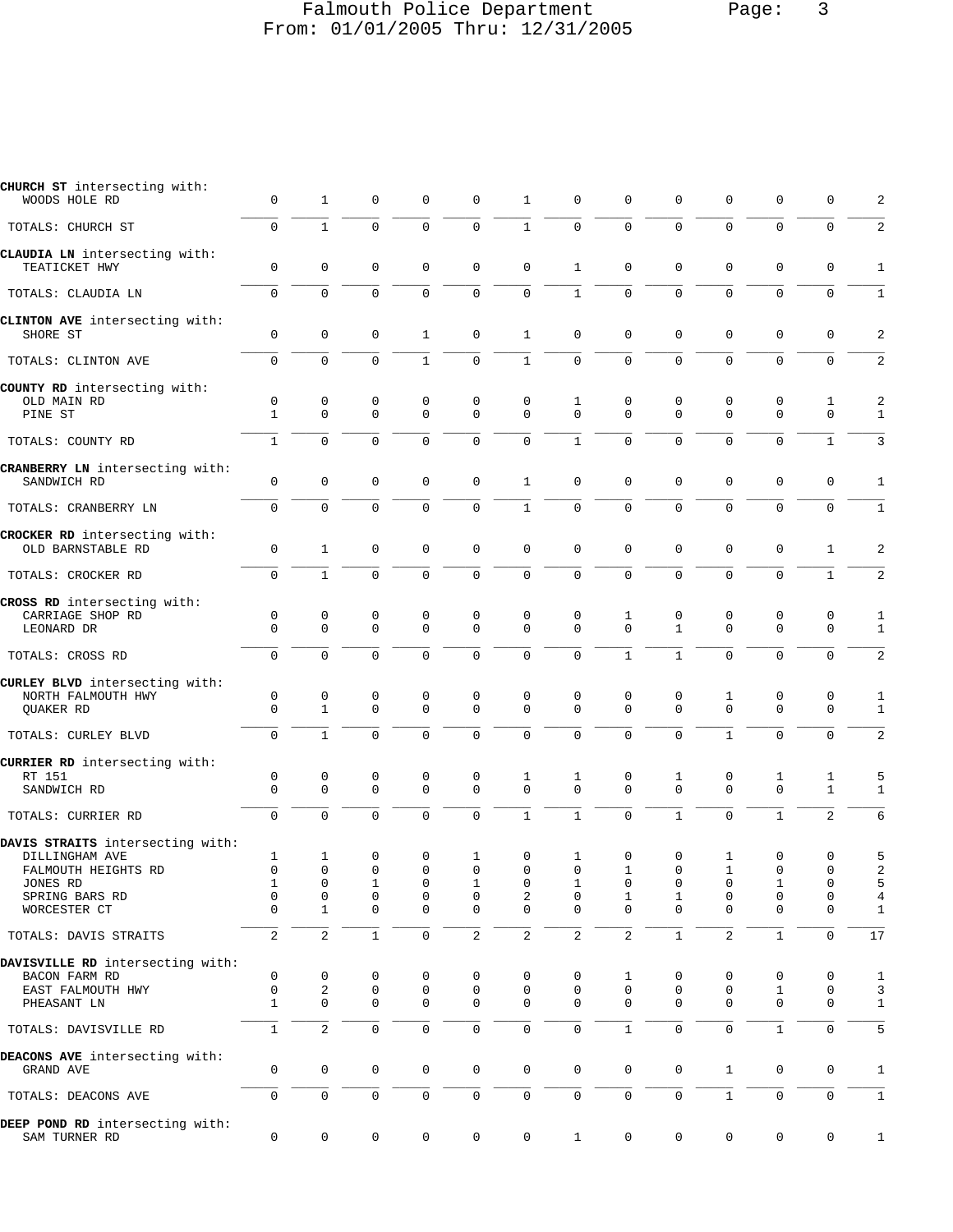# Falmouth Police Department Page: 4 From: 01/01/2005 Thru: 12/31/2005

| TOTALS: DEEP POND RD                                  | $\mathsf 0$                 | $\mathbf 0$             | 0                   | 0             | $\mathbf 0$         | 0                   | 1              | $\mathbf 0$    | $\mathbf 0$    | 0                   | $\mathbf 0$       | 0            | $\mathbf{1}$                     |
|-------------------------------------------------------|-----------------------------|-------------------------|---------------------|---------------|---------------------|---------------------|----------------|----------------|----------------|---------------------|-------------------|--------------|----------------------------------|
| DEEPWOOD DR intersecting with:<br>SANDWICH RD         | $\mathbf 0$                 | $\mathbf 0$             | $\mathbf 0$         | 0             | $\mathbf 0$         | $\mathbf 0$         | $\mathbf 0$    | 1              | 1              | $\mathbf{0}$        | $\mathbf 0$       | $\mathbf 0$  | $\overline{c}$                   |
| TOTALS: DEEPWOOD DR                                   | $\mathbf 0$                 | $\Omega$                | $\mathbf 0$         | $\Omega$      | $\mathbf 0$         | $\mathbf 0$         | $\mathbf 0$    | $\mathbf{1}$   | $\mathbf{1}$   | $\Omega$            | $\mathbf 0$       | $\Omega$     | 2                                |
| DILLINGHAM AVE intersecting with:                     |                             |                         |                     |               |                     |                     |                |                |                |                     |                   |              |                                  |
| DAVIS STRAITS                                         | 1                           | $\mathbf{1}$            | 0                   | 0             | 1                   | 0                   | 1              | 0              | 0              | 1                   | 0                 | 0            | 5                                |
| GIFFORD ST                                            | $\Omega$                    | $\mathbf 0$             | $\mathbf 0$         | $\mathbf 0$   | $\mathbf 0$         | $\mathbf 0$         | $\mathbf{1}$   | $\mathbf{1}$   | $\Omega$       | $\Omega$            | $\mathbf{1}$      | $\mathbf 0$  | 3                                |
| TOTALS: DILLINGHAM AVE                                | $\mathbf{1}$                | $\mathbf{1}$            | $\mathbf 0$         | $\mathbf 0$   | $\mathbf{1}$        | 0                   | $\overline{2}$ | $\mathbf{1}$   | $\mathbf 0$    | $1\,$               | $\mathbf{1}$      | $\mathbf 0$  | 8                                |
| EAST FALMOUTH HWY intersecting with:                  |                             |                         |                     |               |                     |                     |                |                |                |                     |                   |              |                                  |
| ACAPESKET RD                                          | $\mathbf 0$                 | 1                       | 0                   | 0             | 0                   | 2                   | 3              | 0              | 0              | 2                   | 2                 | 2            | 12                               |
| CENTRAL AVE                                           | $\mathbf 0$                 | $\mathbf 0$             | 1                   | 0             | 0                   | 0                   | $\mathbf 0$    | 1              | 2              | 0                   | $\mathbf{0}$      | 0            | $\overline{4}$                   |
| DAVISVILLE RD                                         | $\mathbf 0$<br>$\mathbf{0}$ | 2<br>$\Omega$           | 0                   | 0             | 0<br>$\mathbf{0}$   | 0                   | 0              | 0              | 0              | 0<br>$\Omega$       | 1<br>$\mathbf{0}$ | 0            | 3                                |
| FRESH POND RD                                         |                             |                         | 1                   | 2             |                     | 0                   | 1              | 1              | 1<br>$\Omega$  |                     |                   | 0            | 6                                |
| JOHN PARKER RD                                        | 2<br>$\Omega$               | $\mathbf 0$<br>$\Omega$ | 0<br>$\Omega$       | 0<br>$\Omega$ | 1                   | 2                   | 0<br>$\Omega$  | 1<br>$\Omega$  | $\Omega$       | 0                   | 1<br>$\Omega$     | 1<br>0       | 8                                |
| JUDY ANN DR                                           | $\mathbf 0$                 | 1                       | $\mathbf 0$         | $\mathbf 0$   | 1<br>$\mathbf{0}$   | 0<br>1              | $\mathbf 0$    | $\Omega$       | $\Omega$       | 1<br>$\Omega$       | 0                 | $\mathbf 0$  | $\sqrt{2}$<br>$\sqrt{2}$         |
| LORRAINE RD                                           | 1                           | $\mathbf 0$             | 1                   | $\mathbf 0$   | $\mathbf 0$         | 1                   | 1              | 0              | $\Omega$       | 0                   | 0                 | 0            |                                  |
| OLD BARNSTABLE RD                                     | $\Omega$                    | $\Omega$                | $\mathbf 0$         | $\mathbf 0$   | 0                   | 1                   | $\mathbf 0$    | $\Omega$       | $\Omega$       | $\Omega$            | 0                 | 0            | $\overline{\mathbf{4}}$<br>$1\,$ |
| SAO PAULO DR                                          | $\Omega$                    | 0                       | $\mathbf 0$         | 3             | 0                   | 0                   | 0              | $\Omega$       | $\Omega$       | 0                   | 0                 | 0            | 3                                |
| SEACOAST SHORES BLVD<br>SHOREWOOD DR                  | 1                           | $\Omega$                | 0                   | 1             | 0                   | 2                   | 1              | 1              | 1              | 1                   | 0                 | 0            | 8                                |
| THATCHERS LN                                          | $\mathbf 0$                 | 0                       | 0                   | 0             | 0                   | 0                   | 0              | $\Omega$       | $\Omega$       | 1                   | 0                 | $\mathbf 0$  | 1                                |
| VIDAL AVE                                             | $\Omega$                    | $\Omega$                | $\Omega$            | $\mathbf{1}$  | $\mathbf{0}$        | $\mathbf 0$         | $\Omega$       | $\Omega$       | $\Omega$       | $\Omega$            | $\Omega$          | $\mathbf 0$  | $\mathbf{1}$                     |
| TOTALS: EAST FALMOUTH HWY                             | 4                           | $\overline{4}$          | 3                   | 7             | $\sqrt{2}$          | 9                   | 6              | $\overline{4}$ | $\overline{4}$ | 5                   | $\overline{4}$    | 3            | 55                               |
|                                                       |                             |                         |                     |               |                     |                     |                |                |                |                     |                   |              |                                  |
| EDGERTON DR intersecting with:<br>NORTH FALMOUTH HWY  | 0                           | $\mathbf 0$             | $\mathbf 0$         | 0             | 1                   | $\mathbf 0$         | $\mathbf 0$    | 0              | 0              | $\mathbf 0$         | $\mathbf 0$       | $\mathbf 0$  | 1                                |
| TOTALS: EDGERTON DR                                   | $\mathbf 0$                 | $\mathbf 0$             | $\mathbf 0$         | $\Omega$      | $\mathbf{1}$        | $\mathbf 0$         | $\mathbf 0$    | $\mathbf 0$    | $\mathbf 0$    | $\mathsf{O}$        | $\mathbf 0$       | $\mathbf 0$  | $\mathbf{1}$                     |
| ELM RD intersecting with:<br>WOODS HOLE RD            | $\mathsf{O}\xspace$         | $\mathsf{O}\xspace$     | $\mathbf 0$         | 0             | $\mathbf 0$         | $\mathbf 0$         | $\mathbf{1}$   | 0              | $\mathbf 0$    | $\mathbf 0$         | $\mathbf 0$       | $\mathbf 0$  | 1                                |
| TOTALS: ELM RD                                        | $\mathbf 0$                 | $\mathbf 0$             | $\mathbf 0$         | $\mathbf 0$   | $\mathbf 0$         | $\mathbf 0$         | $\mathbf{1}$   | $\mathbf 0$    | $\mathbf 0$    | $\mathbf 0$         | $\mathbf 0$       | $\mathbf 0$  | $\mathbf{1}$                     |
| FALMOUTH HEIGHTS RD intersecting with:                |                             |                         |                     |               |                     |                     |                |                |                |                     |                   |              |                                  |
| ALMA RD                                               | 0                           | $\mathbf 0$             | 0                   | 0             | 0                   | $\mathbf 0$         | 1              | 0              | 0              | $\mathbf 0$         | 0                 | 0            | 1                                |
| BENHAM RD                                             | $\mathbf 0$                 | $\mathbf 0$             | $\mathbf 0$         | $\mathbf{1}$  | $\mathbf{0}$        | $\mathbf 0$         | $\mathbf 0$    | $\Omega$       | $\Omega$       | $\mathbf 0$         | $\mathbf{0}$      | $\mathbf 0$  | $1\,$                            |
| DAVIS STRAITS                                         | $\mathbf 0$                 | $\mathbf 0$             | 0                   | $\mathbf 0$   | 0                   | 0                   | $\mathbf 0$    | 1              | $\Omega$       | 1                   | 0                 | $\mathbf 0$  | $\sqrt{2}$                       |
| <b>JERICHO PATH</b>                                   | 1                           | $\mathbf 0$             | 0                   | 0             | 0                   | 0                   | 0              | $\mathbf 0$    | 0              | 0                   | 0                 | 0            | $\mathbf{1}$                     |
| ROBBINS RD                                            | $\mathbf{0}$                | $\Omega$                | $\mathbf 0$         | $\mathbf 0$   | $\mathbf 0$         | $\mathbf 0$         | $\mathbf{1}$   | 1              | $\Omega$       | $\Omega$            | $\mathbf 0$       | $\mathbf 0$  | 2                                |
| TOTALS: FALMOUTH HEIGHTS RD                           | $\mathbf{1}$                | $\mathbf 0$             | $\mathbf 0$         | $\mathbf{1}$  | $\mathbf 0$         | $\mathbf 0$         | $\sqrt{2}$     | $\mathbf{2}$   | $\mathbf 0$    | $1\,$               | $\mathbf{0}$      | $\mathbf 0$  | 7                                |
| FALMOUTH WOODS RD intersecting with:                  |                             |                         |                     |               |                     |                     |                |                |                |                     |                   |              |                                  |
| RT 151                                                | 0                           | $\mathbf{1}$            | $\mathsf 0$         | 1             | $\mathsf 0$         | 0                   | 0              | $\mathbf{1}$   | 0              | 0                   | $\mathsf 0$       | 0            | 3                                |
| TOTALS: FALMOUTH WOODS RD                             | $\mathbf 0$                 | $\mathbf{1}$            | $\mathbf 0$         | $\mathbf{1}$  | 0                   | $\mathbf 0$         | $\mathbf 0$    | $\mathbf{1}$   | $\mathsf{O}$   | $\mathbf 0$         | $\mathbf 0$       | $\mathbf 0$  | 3                                |
| FORDHAM RD intersecting with:<br>RT 151               | 0                           | $\mathsf{O}\xspace$     | $\mathsf{O}\xspace$ | $\mathsf{O}$  | $\mathsf{O}\xspace$ | $\mathsf{O}\xspace$ | $1\,$          | $\mathbf{1}$   | $\mathsf{O}$   | $\mathsf{O}\xspace$ | $\mathbf{1}$      | $\mathbf 0$  | 3                                |
| TOTALS: FORDHAM RD                                    | 0                           | $\mathbf 0$             | 0                   | 0             | $\mathbf 0$         | $\mathsf{O}$        | $1\,$          | $1\,$          | $\mathsf{O}$   | $\mathsf{O}\xspace$ | $\mathbf{1}$      | 0            | 3                                |
| FOWLERS LN intersecting with:                         |                             |                         |                     |               |                     |                     |                |                |                |                     |                   |              |                                  |
| MILL RD                                               | $\mathbf 0$                 | $\mathbf 0$             | 0                   | $\mathsf{O}$  | $\mathbf 0$         | 0                   | $\mathbf 0$    | $\mathbf 0$    | $\mathbf 0$    | $\mathbf{1}$        | 0                 | 0            | 1                                |
| TOTALS: FOWLERS LN                                    | $\mathsf{O}$                | $\mathbf 0$             | $\mathbf 0$         | $\mathsf{O}$  | $\mathsf{O}$        | $\mathsf{O}$        | $\mathbf 0$    | $\mathbf 0$    | $\mathbf 0$    | $\mathbf{1}$        | $\mathbf 0$       | $\mathbf 0$  | $\mathbf{1}$                     |
| FRESH POND RD intersecting with:<br>EAST FALMOUTH HWY | $\mathbf 0$                 | 0                       | $\mathbf 1$         | 2             | $\mathbf 0$         | $\mathbf 0$         | $\mathbf{1}$   | $\mathbf{1}$   | $\mathbf 1$    | 0                   | 0                 | 0            | 6                                |
| TOTALS: FRESH POND RD                                 | $\mathbf 0$                 | $\mathbf 0$             | $\mathbf{1}$        | 2             | $\mathbf 0$         | $\mathbf 0$         | $\mathbf{1}$   | $\mathbf{1}$   | $\mathbf{1}$   | $\mathbf{0}$        | $\mathbf 0$       | $\mathbf 0$  | 6                                |
| GEGGATT RD intersecting with:<br>THOMAS B LANDERS RD  | $\mathsf{O}\xspace$         | 0                       | 0                   | 0             | 0                   | 0                   | $\mathsf{O}$   | 0              | 0              | $\mathbf 0$         | 0                 | $\mathbf{1}$ | $\mathbf{1}$                     |
|                                                       |                             |                         |                     |               |                     |                     |                |                |                |                     |                   |              |                                  |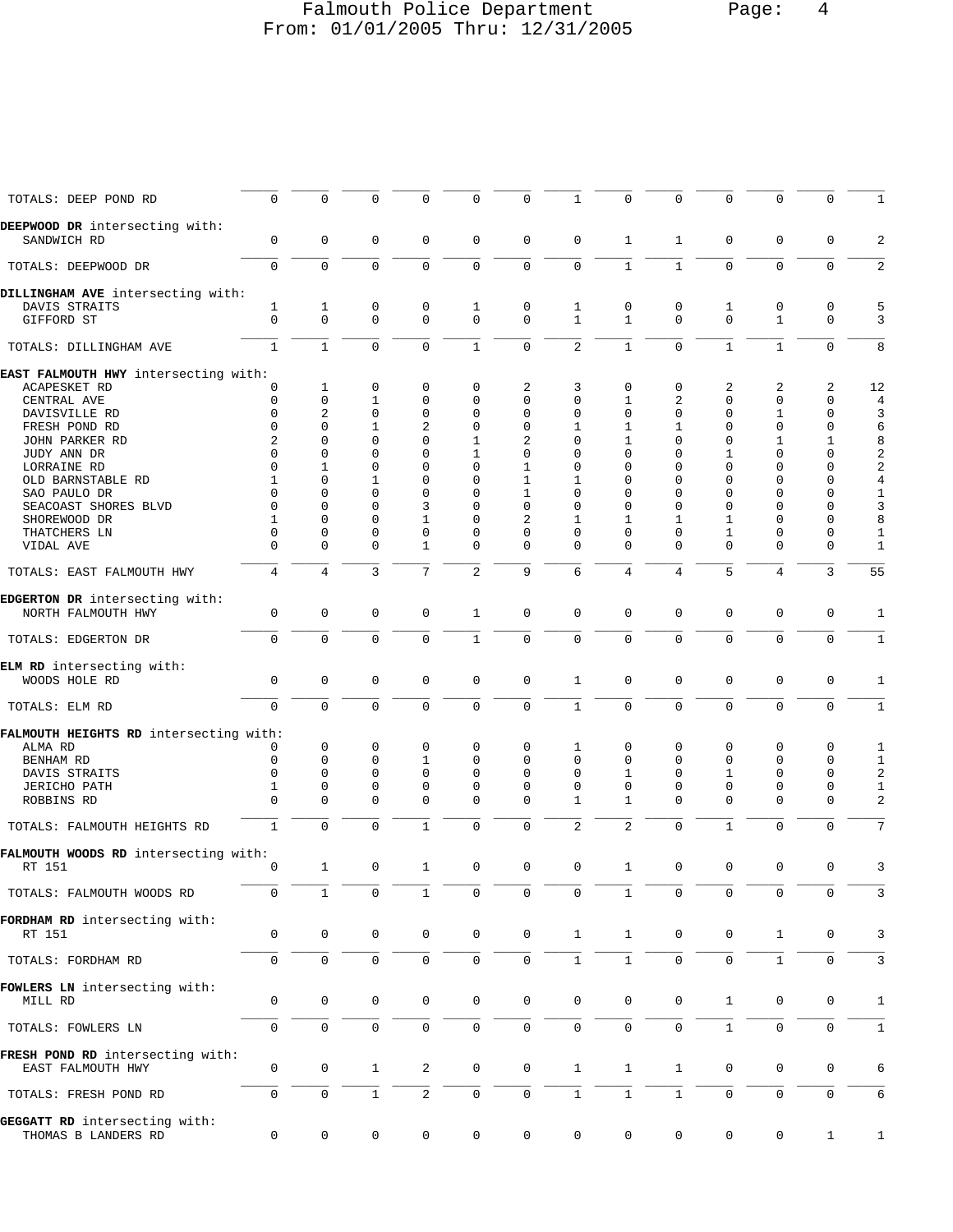# Falmouth Police Department Page: 5 From: 01/01/2005 Thru: 12/31/2005

| TOTALS: GEGGATT RD                                  | $\mathbf 0$  | $\mathbf 0$  | $\mathbf 0$         | $\Omega$     | $\mathbf 0$         | $\mathbf 0$  | $\mathbf 0$  | 0            | $\mathbf 0$         | 0            | $\Omega$     | 1            | 1              |
|-----------------------------------------------------|--------------|--------------|---------------------|--------------|---------------------|--------------|--------------|--------------|---------------------|--------------|--------------|--------------|----------------|
| GIFFORD EXT ST intersecting with:<br>LOCUSTFIELD RD | 0            | 0            | $\mathbf 0$         | 0            | $\mathbf 0$         | 0            | $\mathbf 0$  | $\mathbf 0$  | 1                   | 0            | $\mathbf 0$  | 0            | 1              |
| TOTALS: GIFFORD EXT ST                              | $\mathbf 0$  | $\mathbf{0}$ | $\mathbf 0$         | $\mathbf 0$  | $\mathbf 0$         | $\mathbf 0$  | $\Omega$     | 0            | $\mathbf{1}$        | 0            | $\mathbf{0}$ | $\mathbf 0$  | 1              |
| GIFFORD ST intersecting with:                       |              |              |                     |              |                     |              |              |              |                     |              |              |              |                |
| BRICK KILN RD                                       | 1            | $\mathbf{1}$ | 1                   | 1            | $\mathbf 0$         | 1            | $\mathbf 0$  | 1            | 0                   | 0            | 2            | 1            | 9              |
| DILLINGHAM AVE                                      | $\mathbf 0$  | 0            | $\mathbf 0$         | $\mathbf 0$  | $\mathbf 0$         | 0            | 1            | $\mathbf{1}$ | 0                   | 0            | 1            | 0            | 3              |
| JONES RD                                            | $\Omega$     | $\mathbf{1}$ | 1                   | $\mathbf 0$  | 1                   | 2            | 1            | 3            | 0                   | 0            | $\mathbf 0$  | 0            | 9              |
| KATHARINE LEE BATES                                 | $\mathbf 0$  | 0            | 1                   | $\mathbf 0$  | $\mathbf 0$         | 1            | $\Omega$     | $\Omega$     | $\Omega$            | $\mathbf 0$  | $\mathbf 0$  | 0            | $\overline{a}$ |
| MAIN ST                                             | $\Omega$     | $\Omega$     | $\Omega$            | $\Omega$     | $\Omega$            | $\mathbf{1}$ | $\Omega$     | $\Omega$     | $\Omega$            | $\mathbf{1}$ | $\Omega$     | 0            | $\overline{2}$ |
| TOTALS: GIFFORD ST                                  | $\mathbf{1}$ | 2            | 3                   | $\mathbf{1}$ | $\mathbf{1}$        | 5            | 2            | 5            | $\Omega$            | $\mathbf{1}$ | 3            | $\mathbf{1}$ | 25             |
| GINGER ST intersecting with:<br>MEETING HOUSE RD    | $\mathbf 1$  | 0            | $\mathbf 0$         | 0            | $\mathbf 0$         | 0            | $\mathbf 0$  | 0            | 0                   | 0            | $\mathbf 0$  | 0            | 1              |
| TOTALS: GINGER ST                                   | $\mathbf{1}$ | $\Omega$     | $\mathbf 0$         | $\mathbf 0$  | $\mathbf 0$         | $\mathbf 0$  | $\mathbf 0$  | 0            | $\Omega$            | $\mathbf 0$  | $\mathbf{0}$ | $\mathbf 0$  | 1              |
|                                                     |              |              |                     |              |                     |              |              |              |                     |              |              |              |                |
| GLEN AVE intersecting with:<br>WILD HARBOR RD       | $\mathbf 0$  | $\mathbf 0$  | $\mathbf 0$         | $\mathbf 0$  | $\mathbf 0$         | $\mathbf 0$  | $\mathbf 0$  | 0            | $\mathbf{1}$        | $\mathbf 0$  | $\mathbf 0$  | $\mathbf 0$  | $\mathbf{1}$   |
| TOTALS: GLEN AVE                                    | $\mathsf 0$  | $\mathbf 0$  | $\mathbf 0$         | 0            | $\mathsf 0$         | $\mathsf 0$  | 0            | 0            | $\mathbf{1}$        | $\mathbf 0$  | $\mathbf 0$  | 0            | 1              |
|                                                     |              |              |                     |              |                     |              |              |              |                     |              |              |              |                |
| GRAND AVE intersecting with:                        |              |              |                     |              |                     |              |              |              |                     |              |              |              |                |
| DEACONS AVE                                         | 0            | 0            | $\mathbf 0$         | $\mathbf 0$  | $\mathbf 0$         | $\mathbf 0$  | $\mathbf 0$  | 0            | $\mathbf 0$         | 1            | 0            | 0            | 1              |
| HAWTHORNE AVE                                       | $\Omega$     | 0            | $\mathbf 0$         | $\mathbf 0$  | 1                   | 0            | $\Omega$     | $\Omega$     | 0                   | 0            | $\mathbf{0}$ | 0            | 1              |
| WORCESTER AVE                                       | 0            | 0            | $\mathbf 0$         | $\mathbf 0$  | $\mathbf 0$         | 0            | 1            | $\Omega$     | 0                   | 0            | 0            | 0            | 1              |
| WORCESTER CT                                        | $\mathbf{1}$ | $\mathbf{0}$ | $\mathbf 0$         | $\mathbf 0$  | $\mathbf 0$         | $\Omega$     | $\Omega$     | $\Omega$     | $\Omega$            | $\Omega$     | $\mathbf 0$  | $\mathbf 0$  | $\mathbf{1}$   |
| TOTALS: GRAND AVE                                   | $\mathbf{1}$ | $\Omega$     | $\Omega$            | $\Omega$     | $\mathbf{1}$        | $\mathbf 0$  | $\mathbf{1}$ | 0            | $\Omega$            | $\mathbf{1}$ | $\Omega$     | $\mathbf 0$  | $\overline{4}$ |
| GREENGATE RD intersecting with:                     |              |              |                     |              |                     |              |              |              |                     |              |              |              |                |
| WOODS HOLE RD                                       | 0            | $\mathbf{1}$ | $\mathbf 0$         | $\mathbf 0$  | $\mathbf 0$         | $\mathbf 0$  | $\mathbf 0$  | $\mathbf 0$  | $\mathbf 0$         | $\mathbf 0$  | 0            | 0            | 1              |
|                                                     |              |              |                     |              |                     |              |              |              |                     |              |              |              |                |
| TOTALS: GREENGATE RD                                | $\mathbf 0$  | $\mathbf{1}$ | $\mathbf 0$         | $\mathbf 0$  | $\mathbf 0$         | $\mathbf 0$  | $\mathbf 0$  | $\Omega$     | $\Omega$            | $\mathbf 0$  | $\mathbf 0$  | $\mathbf 0$  | $\mathbf{1}$   |
| HACKMATACK WAY intersecting with:                   |              |              |                     |              |                     |              |              |              |                     |              |              |              |                |
| WOODS HOLE RD                                       | 0            | $\mathbf{1}$ | $\mathbf 0$         | $\mathbf 0$  | $\mathbf 0$         | 0            | $\Omega$     | 0            | 0                   | 0            | 0            | 0            | 1              |
| TOTALS: HACKMATACK WAY                              | $\mathbf 0$  | $\mathbf{1}$ | $\mathbf 0$         | $\mathbf 0$  | $\mathbf 0$         | $\mathsf 0$  | $\mathbf 0$  | 0            | $\mathbf 0$         | $\mathbf 0$  | $\mathbf 0$  | $\mathbf 0$  | 1              |
| HAMLIN AVE intersecting with:                       |              |              |                     |              |                     |              |              |              |                     |              |              |              |                |
| <b>LAKEVIEW AVE</b>                                 | $\mathbf 0$  | $\mathbf 0$  | $\mathbf 0$         | $\mathbf 0$  | $\mathbf 0$         | $\mathbf 0$  | $\mathbf 0$  | $\mathbf{1}$ | $\mathbf 0$         | $\mathbf 0$  | $\mathbf 0$  | $\mathbf 0$  | 1              |
| TOTALS: HAMLIN AVE                                  | $\mathsf{O}$ | $\Omega$     | $\Omega$            | $\mathbf 0$  | $\mathbf 0$         | $\mathbf 0$  | $\Omega$     | $\mathbf{1}$ | $\Omega$            | $\mathbf 0$  | 0            | $\mathbf 0$  | 1              |
| HARBOR FARMS RD intersecting with:                  |              |              |                     |              |                     |              |              |              |                     |              |              |              |                |
| MENAUHANT RD                                        | 0            | 0            | $\mathbf 0$         | $\mathbf 0$  | $\mathbf 0$         | $\mathbf 0$  | 0            | 0            | $\mathbf 0$         | 1            | 0            | 0            | 1              |
| TOTALS: HARBOR FARMS RD                             | $\mathbf 0$  | $\mathbf 0$  | $\mathbf 0$         | $\Omega$     | 0                   | 0            | $\mathbf 0$  | 0            | $\mathbf 0$         | 1            | $\Omega$     | 0            | 1              |
| HARBOR HILL RD intersecting with:                   |              |              |                     |              |                     |              |              |              |                     |              |              |              |                |
| WOODS HOLE RD                                       | 0            | 0            | 0                   | 0            | $\mathsf{O}\xspace$ | $\mathbf{1}$ | $\mathbf 0$  | 0            | 0                   | 0            | 0            | 0            | $1\,$          |
| TOTALS: HARBOR HILL RD                              | 0            | $\mathsf{O}$ | $\mathsf{O}\xspace$ | $\mathbf 0$  | $\mathsf{O}\xspace$ | $\mathbf{1}$ | $\mathbf 0$  | 0            | $\mathsf{O}\xspace$ | $\mathsf 0$  | 0            | 0            | $1\,$          |
| HATCHVILLE RD intersecting with:                    |              |              |                     |              |                     |              |              |              |                     |              |              |              |                |
| MANOR LN                                            | 0            | 1            | 0                   | 0            | 0                   | 0            | 0            | 0            | 0                   | 0            | 0            | 0            | $1\,$          |
| SAM TURNER RD                                       | $\mathbf 0$  | $\mathbf 0$  | 0                   | 0            | $\mathbf 0$         | 0            | 0            | 0            | 0                   | 1            | 0            | 0            | 1              |
| SANDWICH RD                                         | $\mathbf 0$  | 0            | $\mathbf 0$         | 0            | 0                   | 0            | $\mathbf 0$  | 0            | 1                   | 0            | 0            | 0            | $\mathbf{1}$   |
|                                                     |              |              |                     |              |                     |              |              |              |                     |              |              |              |                |
| TOTALS: HATCHVILLE RD                               | 0            | $\mathbf{1}$ | $\mathsf 0$         | 0            | $\mathbf 0$         | $\mathsf 0$  | $\mathbf 0$  | 0            | $\mathbf{1}$        | $\mathbf{1}$ | $\mathbf 0$  | $\mathbf 0$  | 3              |
| HAWTHORNE AVE intersecting with:                    |              |              |                     |              |                     |              |              |              |                     |              |              |              |                |
| GRAND AVE                                           | 0            | 0            | 0                   | 0            | $\mathbf{1}$        | $\mathbf 0$  | $\mathbf 0$  | 0            | $\mathbf 0$         | 0            | 0            | 0            | $\mathbf{1}$   |
| TOTALS: HAWTHORNE AVE                               | 0            | 0            | 0                   | 0            | $\mathbf{1}$        | 0            | $\mathbf 0$  | 0            | 0                   | 0            | 0            | 0            | $1\,$          |
|                                                     |              |              |                     |              |                     |              |              |              |                     |              |              |              |                |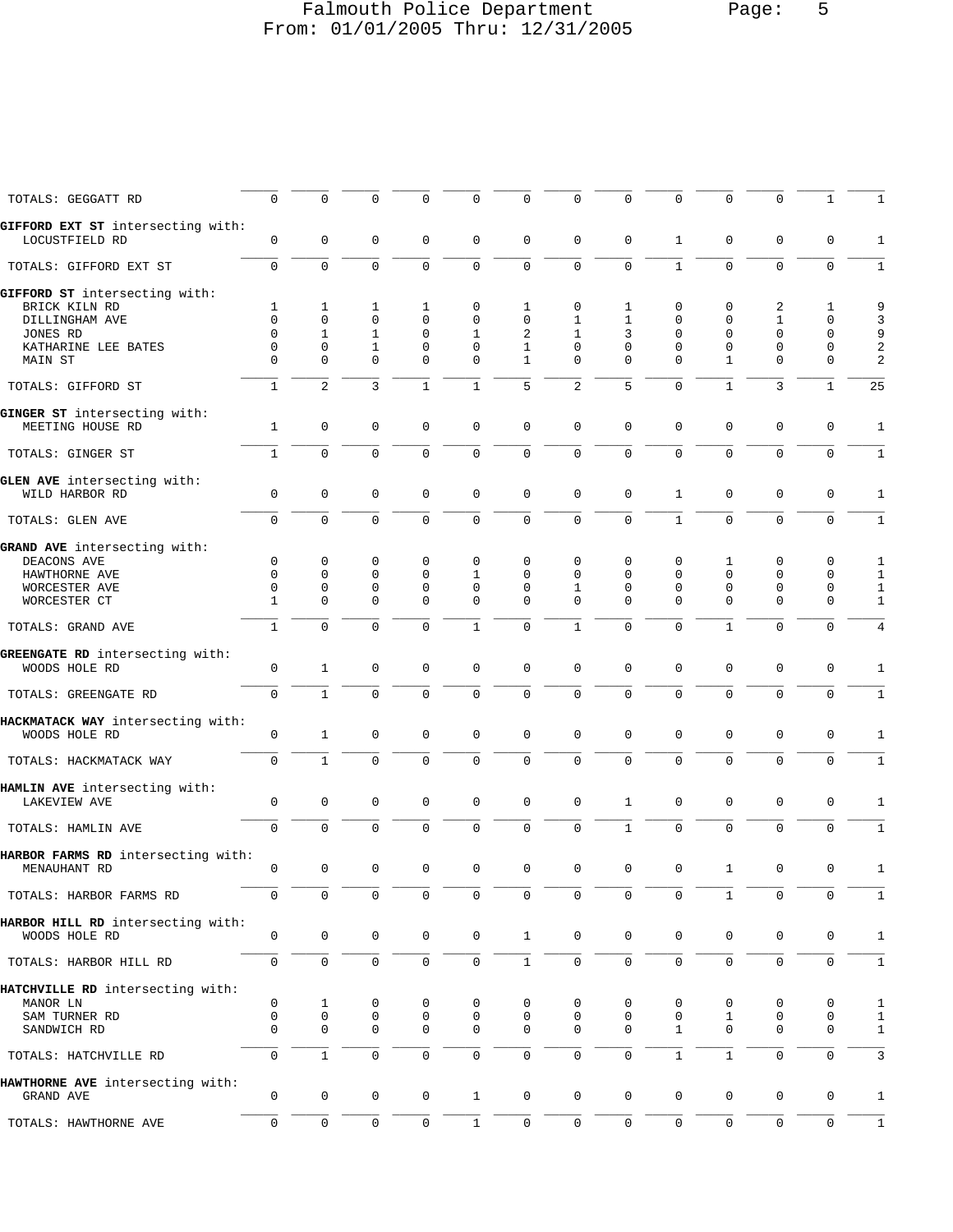# Falmouth Police Department Page: 6 From: 01/01/2005 Thru: 12/31/2005

| HAYWAY RD intersecting with:<br>CARRIAGE SHOP RD    | 0                            | $\mathbf 0$                 | 1                          | 0             | 0                       | $\mathbf 0$             | $\mathbf 0$             | $\mathbf 0$   | 0                   | $\mathbf 0$             | $\mathbf 0$      | 0                   | 1                       |
|-----------------------------------------------------|------------------------------|-----------------------------|----------------------------|---------------|-------------------------|-------------------------|-------------------------|---------------|---------------------|-------------------------|------------------|---------------------|-------------------------|
| TOTALS: HAYWAY RD                                   | $\Omega$                     | $\Omega$                    | $\mathbf{1}$               | $\Omega$      | $\Omega$                | $\Omega$                | $\Omega$                | $\Omega$      | $\Omega$            | $\Omega$                | $\mathbf 0$      | $\mathbf 0$         | 1                       |
| HOOPPOLE RD intersecting with:<br><b>ASHUMET RD</b> | $\mathbf 0$                  | $\mathbf 0$                 | $\mathbf 0$                | 0             | $\mathbf{1}$            | $\mathbf 0$             | $\mathbf 0$             | $\mathbf 0$   | $\mathbf 0$         | $\mathbf 0$             | 0                | $\mathbf 0$         | $\mathbf{1}$            |
| TOTALS: HOOPPOLE RD                                 | $\mathbf 0$                  | $\mathbf 0$                 | $\mathbf 0$                | 0             | $\mathbf{1}$            | $\mathbf 0$             | $\mathbf 0$             | $\mathbf 0$   | $\Omega$            | $\mathbf 0$             | $\Omega$         | $\mathbf 0$         | 1                       |
| HUETTNER RD intersecting with:<br>WOODS HOLE RD     | $\mathbf 0$                  | $\mathbf 0$                 | 1                          | 0             | 0                       | $\mathbf{0}$            | $\mathbf 0$             | $\mathbf{1}$  | $\mathbf 0$         | $\mathbf 0$             | 0                | $\mathbf 0$         | 2                       |
| TOTALS: HUETTNER RD                                 | $\mathbf 0$                  | $\mathbf 0$                 | $\mathbf{1}$               | $\Omega$      | $\mathbf 0$             | $\mathbf 0$             | $\mathbf 0$             | $\mathbf{1}$  | $\mathbf 0$         | $\mathbf 0$             | $\Omega$         | $\mathbf 0$         | 2                       |
| IRENE AVE intersecting with:<br><b>ACAPESKET RD</b> | $\mathbf 0$                  | $\mathbf 0$                 | $\mathbf 0$                | 0             | 0                       | $\Omega$                | $\mathbf{1}$            | $\mathbf 0$   | $\mathbf 0$         | $\Omega$                | $\mathbf 0$      | $\mathbf 0$         | 1                       |
| TOTALS: IRENE AVE                                   | $\mathbf 0$                  | $\Omega$                    | $\Omega$                   | $\Omega$      | $\mathbf 0$             | $\Omega$                | $\mathbf{1}$            | $\Omega$      | $\Omega$            | $\Omega$                | 0                | $\mathbf 0$         | 1                       |
| JAMIE LN intersecting with:<br>BRICK KILN RD        | $\mathbf 0$                  | $\mathbf 0$                 | $\mathbf 0$                | 0             | $\mathbf{1}$            | $\mathbf 0$             | $\mathbf 0$             | $\mathbf 0$   | $\mathbf 0$         | $\mathbf 0$             | $\mathsf 0$      | $\mathbf 0$         | $\mathbf{1}$            |
| TOTALS: JAMIE LN                                    | $\mathbf 0$                  | $\mathbf 0$                 | $\Omega$                   | 0             | $\mathbf{1}$            | $\mathbf 0$             | 0                       | $\mathbf 0$   | $\mathbf 0$         | $\mathbf 0$             | $\Omega$         | $\mathbf 0$         | 1                       |
| JERICHO PATH intersecting with:                     |                              |                             |                            |               |                         |                         |                         |               |                     |                         |                  |                     |                         |
| FALMOUTH HEIGHTS RD<br>WORCESTER CT                 | $\mathbf{1}$<br>$\mathbf{1}$ | $\mathbf 0$<br>$\mathbf 0$  | 0<br>$\Omega$              | 0<br>$\Omega$ | $\mathbf 0$<br>$\Omega$ | $\mathbf 0$<br>$\Omega$ | 0<br>$\Omega$           | 0<br>$\Omega$ | 0<br>$\Omega$       | 0<br>$\Omega$           | 0<br>$\Omega$    | 0<br>$\mathbf 0$    | 1<br>$\mathbf{1}$       |
| TOTALS: JERICHO PATH                                | 2                            | $\Omega$                    | $\Omega$                   | $\Omega$      | $\Omega$                | $\mathbf 0$             | $\Omega$                | $\Omega$      | $\Omega$            | $\mathbf 0$             | $\Omega$         | $\Omega$            | $\overline{c}$          |
| JOHN PARKER RD intersecting with:                   |                              |                             |                            |               |                         |                         |                         |               |                     |                         |                  |                     |                         |
| EAST FALMOUTH HWY<br>SANDWICH RD                    | $\sqrt{2}$<br>$\mathbf 0$    | $\mathbf 0$<br>$\mathbf{1}$ | $\mathbf 0$<br>$\mathbf 0$ | 0<br>0        | 1<br>$\mathbf 0$        | 2<br>$\Omega$           | $\mathbf 0$<br>$\Omega$ | 1<br>$\Omega$ | 0<br>$\mathbf 0$    | $\mathbf 0$<br>$\Omega$ | 1<br>$\mathbf 0$ | 1<br>0              | 8<br>1                  |
| TOTALS: JOHN PARKER RD                              | 2                            | $\mathbf{1}$                | $\Omega$                   | $\Omega$      | $\mathbf{1}$            | 2                       | 0                       | $\mathbf{1}$  | $\Omega$            | $\Omega$                | $\mathbf{1}$     | $\mathbf{1}$        | 9                       |
| JONES RD intersecting with:                         |                              |                             |                            |               |                         |                         |                         |               |                     |                         |                  |                     |                         |
| DAVIS STRAITS                                       | 1                            | 0                           | 1                          | 0             | $\mathbf{1}$            | $\mathbf 0$             | 1                       | 0             | 0                   | 0                       | 1                | 0                   | 5                       |
| GIFFORD ST                                          | $\Omega$                     | $\mathbf{1}$                | $\mathbf{1}$               | $\Omega$      | $\mathbf{1}$            | $\overline{2}$          | $\mathbf{1}$            | 3             | $\Omega$            | $\Omega$                | $\Omega$         | $\Omega$            | 9                       |
| NURSERY RD                                          | $\mathbf 0$                  | $\mathbf 0$                 | $\mathbf 0$                | $\Omega$      | $\mathbf{1}$            | $\Omega$                | $\mathbf 0$             | $\Omega$      | $\mathbf 0$         | $\mathbf 0$             | $\mathbf{1}$     | $\mathbf 0$         | $\overline{\mathbf{c}}$ |
| PALMER AVE                                          | $\mathbf 0$                  | $\mathbf{1}$                | 0                          | 0             | $\mathbf{1}$            | 0                       | 2                       | 0             | 0                   | 0                       | 3                | 2                   | 9                       |
| TEATICKET HWY                                       | 0                            | $\Omega$                    | $\Omega$                   | $\Omega$      | $\Omega$                | $\Omega$                | $\Omega$                | 2             | $\Omega$            | $\mathbf{1}$            | $\mathbf 0$      | $\mathbf 0$         | 3                       |
| TOTALS: JONES RD                                    | $\mathbf{1}$                 | $\overline{a}$              | $\overline{2}$             | $\Omega$      | 4                       | 2                       | 4                       | 5             | $\mathbf 0$         | $\mathbf{1}$            | 5                | 2                   | 28                      |
| JUDY ANN DR intersecting with:<br>EAST FALMOUTH HWY | $\mathbf 0$                  | $\mathbf 0$                 | $\mathbf 0$                | 0             | $\mathbf{1}$            | $\mathbf 0$             | $\mathbf 0$             | $\mathbf{0}$  | $\mathbf 0$         | $\mathbf{1}$            | $\mathbf{0}$     | $\mathbf 0$         | $\overline{2}$          |
| TOTALS: JUDY ANN DR                                 | $\mathbf 0$                  | $\mathbf 0$                 | 0                          | 0             | $\mathbf{1}$            | $\mathsf 0$             | 0                       | $\mathbf 0$   | $\mathbf 0$         | $\mathbf{1}$            | $\mathbf 0$      | $\mathbf 0$         | 2                       |
| KATHARINE LEE BATES intersecting with:              |                              |                             |                            |               |                         |                         |                         |               |                     |                         |                  |                     |                         |
| GIFFORD ST                                          | 0                            | 0                           | $\mathbf 1$                | 0             | 0                       | 1                       | 0                       | 0             | 0                   | 0                       | 0                | 0                   | 2                       |
| PALMER AVE                                          | $\Omega$                     | 0                           | $\mathbf 0$                | 0             | 0                       | $\Omega$                | $\Omega$                | 1             | $\mathbf 1$         | 0                       | 1                | 0                   | 3                       |
| TOTALS: KATHARINE LEE BATES                         | $\mathbf 0$                  | $\mathbf 0$                 | $\mathbf{1}$               | 0             | $\mathsf 0$             | $\mathbf{1}$            | $\mathbf 0$             | $\mathbf{1}$  | $\mathbf{1}$        | $\mathsf 0$             | 1                | $\mathbf 0$         | 5                       |
| KETTLE HOLE RD intersecting with:                   |                              |                             |                            |               |                         |                         |                         |               |                     |                         |                  |                     |                         |
| WOODS HOLE RD                                       | $\mathsf{O}\xspace$          | $\mathbf{1}$                | 0                          | 0             | $\mathsf{O}\xspace$     | $\mathsf 0$             | 0                       | $\mathbf{1}$  | 0                   | $\mathsf{O}\xspace$     | 0                | 0                   | $\overline{a}$          |
| TOTALS: KETTLE HOLE RD                              | $\mathsf 0$                  | $\mathbf{1}$                | 0                          | 0             | $\mathsf 0$             | $\mathsf 0$             | $\mathbf 0$             | $\mathbf{1}$  | $\mathsf{O}\xspace$ | $\mathsf{O}\xspace$     | $\mathsf{O}$     | $\mathsf{O}\xspace$ | $\overline{a}$          |
| LAKEVIEW AVE intersecting with:<br>HAMLIN AVE       | 0                            | $\mathsf 0$                 | 0                          | 0             | 0                       | $\mathbf 0$             | 0                       | $\mathbf{1}$  | 0                   | 0                       | 0                | 0                   | $\mathbf{1}$            |
| TOTALS: LAKEVIEW AVE                                | $\mathsf{O}\xspace$          | $\mathsf 0$                 | 0                          | 0             | $\mathsf{O}$            | $\mathsf 0$             | $\mathsf{O}$            | $\mathbf{1}$  | $\mathsf{O}\xspace$ | $\mathsf{O}\xspace$     | 0                | $\mathbf 0$         | $\mathbf{1}$            |
| LANTERN LN intersecting with:<br>MAIN ST            | $\mathbf 0$                  | $\mathbf{1}$                | 0                          | 0             | 0                       | $\mathbf 0$             | $\mathbf 0$             | 0             | $\mathbf 0$         | 0                       | 0                | 0                   | $\mathbf{1}$            |
|                                                     |                              |                             |                            |               |                         |                         |                         |               |                     |                         |                  |                     |                         |
| TOTALS: LANTERN LN                                  | $\mathbf 0$                  | $\mathbf{1}$                | 0                          | 0             | $\mathsf{O}\xspace$     | $\mathsf 0$             | 0                       | $\mathsf{O}$  | $\mathbf 0$         | $\mathbf 0$             | 0                | $\mathbf 0$         | $\mathbf{1}$            |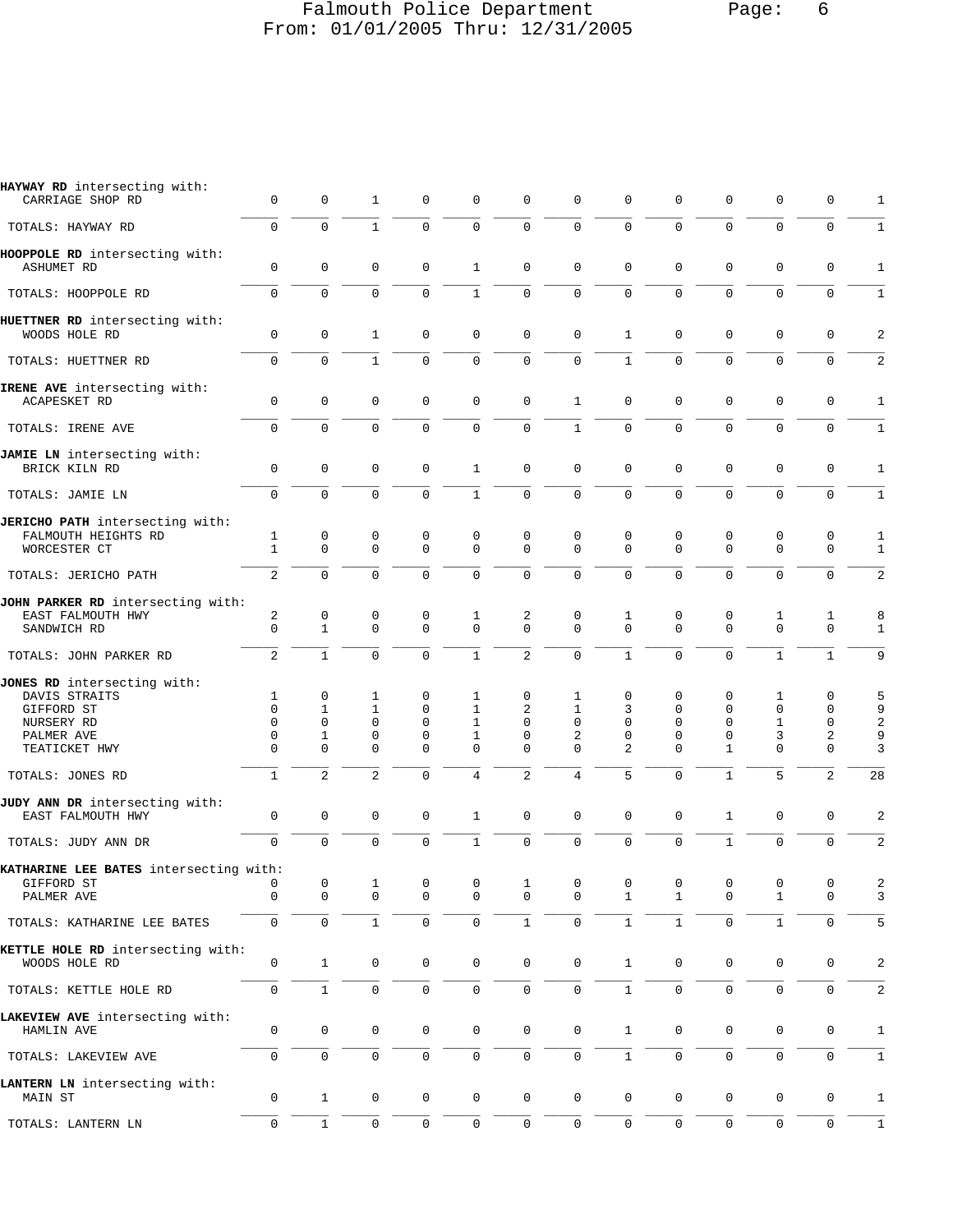# Falmouth Police Department Page: 7 From: 01/01/2005 Thru: 12/31/2005

| LEONARD DR intersecting with:        |              |                |              |              |              |                     |                     |              |                |                |              |              |                  |
|--------------------------------------|--------------|----------------|--------------|--------------|--------------|---------------------|---------------------|--------------|----------------|----------------|--------------|--------------|------------------|
| CROSS RD                             | $\mathbf 0$  | 0              | $\mathbf 0$  | $\mathbf 0$  | 0            | 0                   | 0                   | 0            | 1              | 0              | 0            | 0            | 1                |
| TOTALS: LEONARD DR                   | $\mathbf 0$  | $\mathbf 0$    | $\mathbf 0$  | $\mathbf 0$  | 0            | $\mathsf 0$         | $\mathbf 0$         | $\mathbf 0$  | $\mathbf{1}$   | 0              | $\mathbf 0$  | $\mathbf 0$  | $1\,$            |
| LOCUST ST intersecting with:         |              |                |              |              |              |                     |                     |              |                |                |              |              |                  |
| MAIN ST                              | $\mathbf 0$  | 0              | 0            | 0            | 0            | 0                   | 0                   | 0            | 1              | 0              | 0            | $\mathsf 0$  | 1                |
| MILL RD                              | $\mathbf 0$  | 0              | $\mathbf 0$  | $\mathbf 0$  | 0            | 0                   | $\mathbf{1}$        | $\mathbf 0$  | $\mathbf 0$    | 0              | 0            | $\mathbf 0$  | $\mathbf{1}$     |
| NORTH MAIN ST                        | 1            | 0              | 0            | 0            | 0            | 0                   | 0                   | $\mathbf 0$  | 0              | 0              | 0            | 0            | $\mathbf{1}$     |
| SIDERS POND RD                       | $\Omega$     | $\Omega$       | $\Omega$     | $\mathbf 0$  | 0            | 0                   | $\Omega$            | $\Omega$     | $\Omega$       | $\Omega$       | $\mathbf{1}$ | 0            | $\mathbf{1}$     |
| TOTALS: LOCUST ST                    | $\mathbf{1}$ | $\mathbf 0$    | $\mathbf 0$  | $\mathbf 0$  | 0            | $\mathbf 0$         | $\mathbf{1}$        | $\mathbf 0$  | $\mathbf{1}$   | $\mathbf 0$    | $\mathbf{1}$ | $\mathbf 0$  | $\,4$            |
| LOCUSTFIELD RD intersecting with:    |              |                |              |              |              |                     |                     |              |                |                |              |              |                  |
| BRICK KILN RD                        | 0            | 0              | 0            | 0            | 0            | 0                   | 0                   | 1            | 0              | 0              | $\mathbf{1}$ | 0            | $\boldsymbol{2}$ |
| GIFFORD EXT ST                       | $\mathbf 0$  | $\mathbf 0$    | $\mathbf 0$  | $\mathbf 0$  | 0            | $\mathbf 0$         | $\mathbf 0$         | $\mathbf 0$  | $\mathbf{1}$   | $\mathbf 0$    | $\mathbf 0$  | $\mathbf 0$  | $\mathbf{1}$     |
| TOTALS: LOCUSTFIELD RD               | $\mathbf 0$  | $\mathbf 0$    | $\mathbf 0$  | $\mathbf 0$  | 0            | $\mathbf 0$         | $\mathbf 0$         | $\mathbf{1}$ | $\mathbf{1}$   | 0              | $\mathbf{1}$ | $\mathbf 0$  | 3                |
| LORRAINE RD intersecting with:       |              |                |              |              |              |                     |                     |              |                |                |              |              |                  |
| EAST FALMOUTH HWY                    | 0            | $\mathbf{1}$   | $\mathbf 0$  | $\mathbf 0$  | 0            | $\mathbf{1}$        | $\mathsf 0$         | $\mathbf 0$  | 0              | 0              | $\mathsf 0$  | $\mathsf 0$  | 2                |
| TOTALS: LORRAINE RD                  | $\mathbf 0$  | $\mathbf{1}$   | $\mathbf 0$  | $\mathbf 0$  | $\mathsf 0$  | $\mathbf{1}$        | $\mathsf{O}\xspace$ | $\mathbf 0$  | $\overline{0}$ | $\overline{0}$ | $\mathbf 0$  | $\mathbf 0$  | $\sqrt{2}$       |
| MAIN ENTRY RD intersecting with:     |              |                |              |              |              |                     |                     |              |                |                |              |              |                  |
| WILD HARBOR RD                       | $\mathsf 0$  | $\mathsf 0$    | $\mathbf 0$  | $\mathbf 0$  | 0            | $\mathsf 0$         | $\mathsf 0$         | $\mathbf 0$  | $\mathbf 0$    | 0              | $\mathsf 0$  | $\mathbf{1}$ | $\mathbf{1}$     |
| TOTALS: MAIN ENTRY RD                | $\mathbf 0$  | $\Omega$       | $\mathbf 0$  | $\Omega$     | 0            | $\mathbf 0$         | $\mathbf 0$         | $\Omega$     | $\Omega$       | $\Omega$       | 0            | $\mathbf{1}$ | $\mathbf{1}$     |
| MAIN ST intersecting with:           |              |                |              |              |              |                     |                     |              |                |                |              |              |                  |
| GIFFORD ST                           | $\mathbf 0$  | 0              | 0            | 0            | 0            | 1                   | 0                   | 0            | 0              | 1              | 0            | 0            | $\boldsymbol{2}$ |
| LANTERN LN                           | $\mathbf 0$  | 1              | 0            | $\mathbf 0$  | 0            | 0                   | 0                   | $\mathbf 0$  | 0              | 0              | 0            | 0            | $\mathbf{1}$     |
| LOCUST ST                            | 0            | $\Omega$       | 0            | $\mathbf 0$  | 0            | 0                   | $\Omega$            | 0            | 1              | 0              | 0            | 0            | $\mathbf{1}$     |
| NYE RD                               | $\mathbf 0$  | 0              | $\mathbf 0$  | $\mathbf{1}$ | 0            | 0                   | 0                   | 0            | 0              | 0              | $\Omega$     | 0            | $1\,$            |
| PALMER AVE                           | 0            | 0              | 0            | $\mathbf 0$  | 0            | 0                   | 1                   | 0            | 0              | 0              | 0            | 0            | $\mathbf{1}$     |
| SCRANTON AVE                         | 1            | 0              | 0            | 0            | 0            | 0                   | 1                   | 0            | 1              | 0              | 0            | 0            | 3                |
| SHORE ST                             | $\Omega$     | $\Omega$       | $\mathbf{1}$ | $\Omega$     | 0            | $\mathbf 0$         | $\mathbf 0$         | $\mathbf{1}$ | $\Omega$       | $\Omega$       | 0            | $\mathbf 0$  | $\sqrt{2}$       |
| TOTALS: MAIN ST                      | $\mathbf{1}$ | $\mathbf{1}$   | $\mathbf{1}$ | $\mathbf{1}$ | 0            | $\mathbf{1}$        | $\overline{2}$      | $\mathbf{1}$ | $\overline{a}$ | $\mathbf{1}$   | $\Omega$     | $\mathbf 0$  | 11               |
| MANOR LN intersecting with:          |              |                |              |              |              |                     |                     |              |                |                |              |              |                  |
| HATCHVILLE RD                        | $\mathsf 0$  | $\mathbf{1}$   | $\mathbf 0$  | $\mathbf 0$  | 0            | 0                   | 0                   | $\mathbf 0$  | 0              | 0              | $\mathsf 0$  | $\mathsf 0$  | 1                |
| TOTALS: MANOR LN                     | $\mathbf 0$  | $\mathbf{1}$   | $\mathbf 0$  | $\mathbf 0$  | $\mathbf 0$  | $\mathbf 0$         | $\overline{0}$      | $\mathbf 0$  | $\overline{0}$ | $\overline{0}$ | $\mathbf 0$  | $\mathbf 0$  | $\mathbf{1}$     |
| MARAVISTA AVE intersecting with:     |              |                |              |              |              |                     |                     |              |                |                |              |              |                  |
| MENAUHANT RD                         | 0            | 0              | 0            | 0            | 0            | 0                   | 0                   | 1            | 0              | 0              | 1            | 0            | 2                |
| NICKERSON ST                         | $\mathbf 0$  | $\overline{a}$ | $\mathbf 0$  | $\mathbf 0$  | 0            | $\mathbf 0$         | $\mathbf 0$         | $\mathbf 0$  | $\mathbf 0$    | $\mathbf{1}$   | $\mathbf{1}$ | $\mathsf 0$  | $\overline{4}$   |
| PRISCILLA ST                         | 0            | 0              | 0            | 1            | 0            | $\mathbf 0$         | 0                   | $\mathbf 0$  | 0              | 0              | 0            | 0            | $\mathbf{1}$     |
| RANDOLPH ST                          | 0            | $\Omega$       | 0            | $\mathbf 0$  | 0            | 0                   | $\mathbf{1}$        | $\Omega$     | $\overline{a}$ | $\Omega$       | 0            | 0            | 3                |
| TOTALS: MARAVISTA AVE                | $\mathbf 0$  | $\overline{c}$ | $\mathbf 0$  | $\mathbf{1}$ | 0            | $\mathbf 0$         | $\mathbf{1}$        | $\mathbf{1}$ | 2              | $\mathbf{1}$   | 2            | 0            | 10               |
| MARAVISTA AVE EXT intersecting with: |              |                |              |              |              |                     |                     |              |                |                |              |              |                  |
| TEATICKET HWY                        | $\mathbf 0$  | $\mathsf 0$    | $\mathbf 0$  | 0            | $\mathbf 0$  | $\mathsf{O}$        | $\mathsf 0$         | $\mathbf{1}$ | $\mathbf{1}$   | $\mathbf{1}$   | 0            | 1            | 4                |
| TOTALS: MARAVISTA AVE EXT            | $\mathsf 0$  | $\mathbf 0$    | $\mathsf 0$  | $\mathbf 0$  | 0            | $\mathsf{O}$        | $\mathbf 0$         | $\mathbf{1}$ | $\mathbf{1}$   | $\mathbf{1}$   | $\mathbf 0$  | $\mathbf{1}$ | 4                |
| MARLA LN intersecting with:          |              |                |              |              |              |                     |                     |              |                |                |              |              |                  |
| SANDWICH RD                          | $\mathbf 0$  | $\mathbf 0$    | $\mathbf 0$  | $\mathbf 0$  | $\mathbf 0$  | $\mathbf 0$         | $\mathbf 0$         | $\mathbf 0$  | $\mathbf 0$    | $\mathbf{1}$   | $\mathbf 0$  | 0            | $\mathbf{1}$     |
| TOTALS: MARLA LN                     | 0            | $\mathbf 0$    | $\mathbf 0$  | $\mathbf 0$  | 0            | $\mathsf{O}\xspace$ | $\mathbf 0$         | $\mathbf{0}$ | $\mathbf 0$    | $\mathbf{1}$   | $\mathbf 0$  | $\mathbf 0$  | $\mathbf{1}$     |
| MARSHALL DR intersecting with:       |              |                |              |              |              |                     |                     |              |                |                |              |              |                  |
| SEACOAST SHORES BLVD                 | 0            | $\mathbf 0$    | $\mathbf 0$  | 0            | $\mathbf{1}$ | $\mathbf 0$         | $\mathsf 0$         | $\mathbf 0$  | $\mathbf{1}$   | 0              | 0            | 0            | 2                |
| TOTALS: MARSHALL DR                  | $\mathbf 0$  | $\mathbf 0$    | $\mathbf 0$  | $\mathbf 0$  | $\mathbf{1}$ | $\mathbf 0$         | $\mathbf 0$         | $\mathbf{0}$ | $\mathbf{1}$   | $\mathsf{O}$   | $\mathbf 0$  | $\mathbf 0$  | $\sqrt{2}$       |
| MCMENAMY DR intersecting with:       |              |                |              |              |              |                     |                     |              |                |                |              |              |                  |
| NORTH FALMOUTH HWY                   | $\mathbf{1}$ | $\mathsf 0$    | 0            | 0            | $\mathbf 0$  | $\mathbf 0$         | $\mathbf 0$         | $\mathbf 0$  | 0              | $\mathsf{O}$   | 0            | 0            | 1                |
| TOTALS: MCMENAMY DR                  | $\mathbf{1}$ | $\mathbf 0$    | $\mathbf 0$  | 0            | 0            | $\mathbf 0$         | $\mathsf 0$         | $\mathbf{0}$ | 0              | 0              | $\mathbf 0$  | $\mathbf{0}$ | $\mathbf{1}$     |
|                                      |              |                |              |              |              |                     |                     |              |                |                |              |              |                  |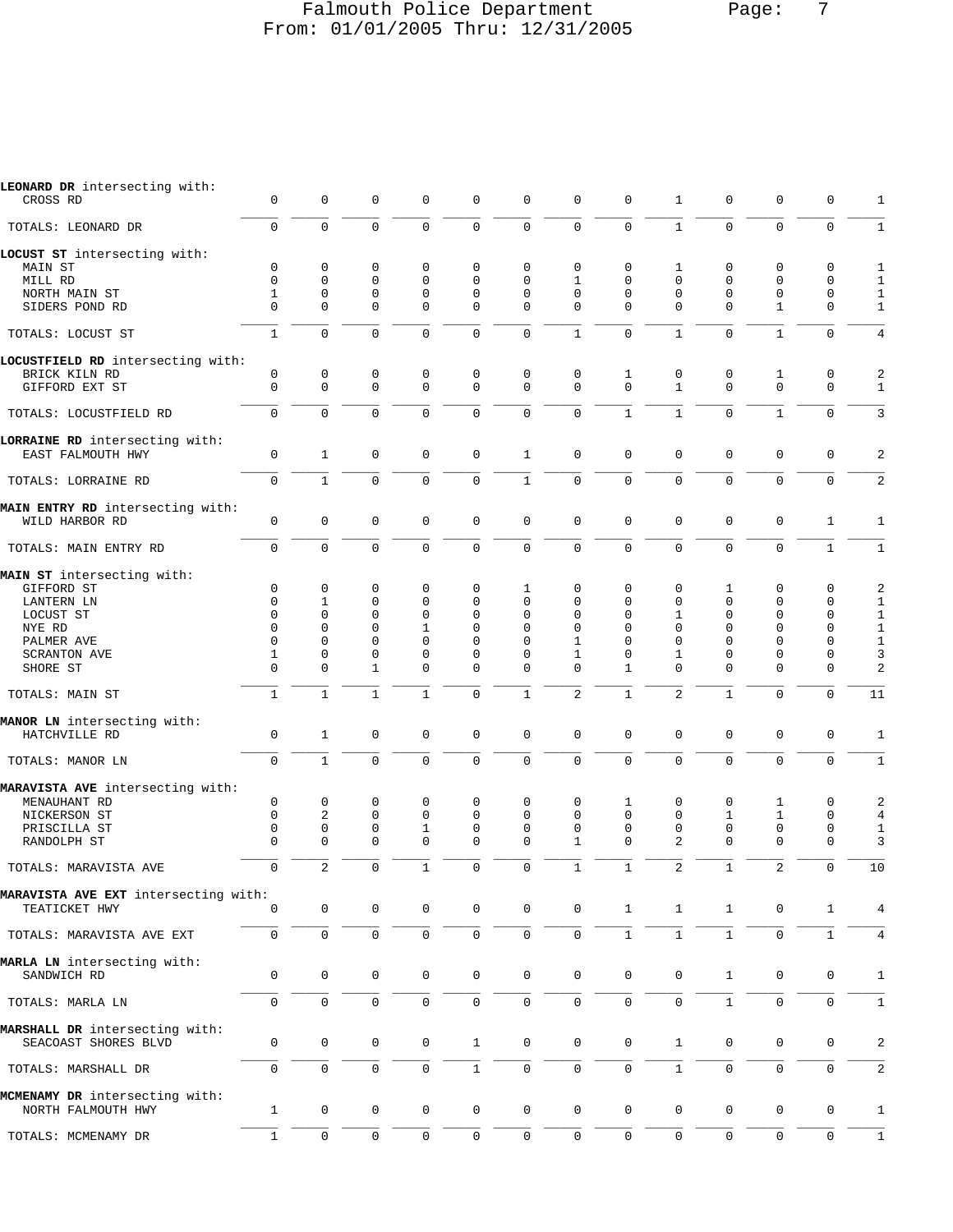# Falmouth Police Department Page: 8 From: 01/01/2005 Thru: 12/31/2005

| MEADOW NECK RD intersecting with:<br>METOXIT RD  | 0                   | $\mathbf 0$    | 0            | $\mathbf 0$  | 0              | 0            | $\mathbf 0$    | 1            | 0              | $\mathbf 0$    | 0            | 0            | 1                |
|--------------------------------------------------|---------------------|----------------|--------------|--------------|----------------|--------------|----------------|--------------|----------------|----------------|--------------|--------------|------------------|
| TOTALS: MEADOW NECK RD                           | $\mathbf 0$         | $\mathbf 0$    | $\mathbf 0$  | $\mathbf 0$  | $\mathbf{0}$   | $\mathbf 0$  | $\mathsf 0$    | $\mathbf{1}$ | 0              | $\mathbf 0$    | $\mathbf 0$  | $\mathbf 0$  | $\mathbf{1}$     |
| MEETING HOUSE RD intersecting with:<br>GINGER ST | 1                   | 0              | $\mathsf 0$  | 0            | 0              | 0            | $\mathsf 0$    | 0            | 0              | 0              | 0            | 0            | 1                |
| OLD BARNSTABLE RD                                | $\mathbf 0$         | $\mathbf 0$    | $\mathbf 0$  | $\mathbf{0}$ | $\mathbf 0$    | 0            | $\mathbf{1}$   | $\mathbf 0$  | 0              | $\mathbf 0$    | $\mathbf 0$  | $\mathbf 0$  | $\mathbf{1}$     |
| TOTALS: MEETING HOUSE RD                         | $\mathbf{1}$        | $\mathbf 0$    | $\mathbf 0$  | $\mathbf 0$  | $\mathbf 0$    | $\mathbf 0$  | $\mathbf{1}$   | 0            | 0              | $\mathbf 0$    | $\mathbf 0$  | $\mathbf 0$  | 2                |
| MENAUHANT RD intersecting with:                  |                     |                |              |              |                |              |                |              |                |                |              |              |                  |
| ACAPESKET RD                                     | 0                   | 0              | 0            | 0            | 1              | 0            | 1              | 1            | 2              | $\mathbf 0$    | 0            | 1            | 6                |
| BRIDGE ST                                        | $\mathbf{0}$        | $\mathbf{0}$   | $\mathbf 0$  | $\Omega$     | 0              | $\Omega$     | $\Omega$       | $\mathbf{1}$ | 0              | $\mathbf 0$    | 0            | $\mathbf 0$  | $\mathbf{1}$     |
| CENTRAL AVE                                      | $\mathbf{0}$        | 0              | $\mathbf 0$  | $\mathbf{0}$ | 0              | $\Omega$     | 0              | 0            | 0              | $\overline{2}$ | 0            | $\mathbf 0$  | $\boldsymbol{2}$ |
| HARBOR FARMS RD                                  | $\mathbf 0$         | $\mathbf 0$    | 0            | $\mathbf 0$  | 0              | 0            | 0              | $\mathbf 0$  | 0              | 1              | 0            | 0            | $\mathbf{1}$     |
| MARAVISTA AVE                                    | $\mathbf{0}$        | $\mathbf{0}$   | $\mathbf 0$  | $\mathbf 0$  | 0              | $\Omega$     | $\Omega$       | $\mathbf{1}$ | 0              | $\Omega$       | $\mathbf{1}$ | $\mathbf 0$  | 2                |
| TOTALS: MENAUHANT RD                             | $\mathbf 0$         | $\mathbf 0$    | $\mathbf 0$  | $\Omega$     | $\mathbf{1}$   | 0            | $1\,$          | 3            | $\overline{c}$ | $\overline{3}$ | $\mathbf{1}$ | $\mathbf{1}$ | $\overline{12}$  |
| METOXIT RD intersecting with:                    |                     |                |              |              |                |              |                |              |                |                |              |              |                  |
| MEADOW NECK RD                                   | $\mathbf 0$         | $\mathsf 0$    | $\mathbf 0$  | 0            | 0              | 0            | 0              | 1            | 0              | 0              | 0            | 0            | $\mathbf 1$      |
| WAQUOIT HWY                                      | $\Omega$            | $\mathbf{1}$   | $\mathbf 0$  | $\Omega$     | 0              | $\mathbf{1}$ | $\mathbf 0$    | $\Omega$     | $\mathbf{1}$   | $\Omega$       | $\mathbf 0$  | $\Omega$     | 3                |
| TOTALS: METOXIT RD                               | $\mathsf{O}\xspace$ | $\mathbf{1}$   | $\mathbf 0$  | $\mathbf 0$  | $\overline{0}$ | $\mathbf{1}$ | $\mathsf 0$    | $1\,$        | $\mathbf{1}$   | $\mathbf 0$    | $\mathbf 0$  | $\mathbf 0$  | $\overline{4}$   |
| MILL RD intersecting with:                       |                     |                |              |              |                |              |                |              |                |                |              |              |                  |
| FOWLERS LN                                       | 0                   | 0              | 0            | $\mathbf 0$  | 0              | 0            | 0              | $\mathbf 0$  | 0              | 1              | 0            | $\mathbf 0$  | 1                |
| LOCUST ST                                        | $\mathbf{0}$        | $\mathsf 0$    | $\mathsf 0$  | $\mathbf{0}$ | 0              | 0            | $\mathbf{1}$   | 0            | 0              | $\mathbf 0$    | $\mathbf 0$  | $\mathbf 0$  | $\mathbf{1}$     |
| SOUTH RD                                         | $\Omega$            | $\mathbf 0$    | 0            | $\Omega$     | 0              | 1            | 0              | $\Omega$     | $\Omega$       | $\Omega$       | $\mathbf 0$  | $\mathbf 0$  | $\mathbf{1}$     |
| TOTALS: MILL RD                                  | $\mathbf 0$         | $\mathbf 0$    | $\mathbf 0$  | $\mathbf{0}$ | $\mathbf 0$    | $\mathbf{1}$ | $1\,$          | $\mathbf 0$  | 0              | $\mathbf{1}$   | $\mathbf 0$  | $\mathbf 0$  | $\overline{3}$   |
| NICKERSON ST intersecting with:                  |                     |                |              |              |                |              |                |              |                |                |              |              |                  |
| MARAVISTA AVE                                    | 0                   | $\sqrt{2}$     | $\mathbf 0$  | $\mathbf{0}$ | 0              | 0            | $\mathsf 0$    | $\mathbf 0$  | 0              | 1              | $\mathbf{1}$ | $\mathbf 0$  | 4                |
| TOTALS: NICKERSON ST                             | $\mathbf 0$         | $\overline{a}$ | $\mathbf 0$  | $\mathbf 0$  | 0              | 0            | $\mathbf 0$    | $\Omega$     | 0              | $\mathbf{1}$   | $\mathbf{1}$ | $\mathbf 0$  | $\overline{4}$   |
| NORTH FALMOUTH HWY intersecting with:            |                     |                |              |              |                |              |                |              |                |                |              |              |                  |
| CURLEY BLVD                                      | 0                   | $\mathbf 0$    | 0            | $\mathbf 0$  | 0              | 0            | 0              | 0            | 0              | 1              | 0            | $\mathbf 0$  | 1                |
| EDGERTON DR                                      | $\mathbf{0}$        | $\mathbf 0$    | $\mathbf 0$  | 0            | 1              | 0            | 0              | 0            | 0              | 0              | $\mathbf 0$  | $\mathbf 0$  | $\mathbf{1}$     |
| MCMENAMY DR                                      | 1                   | $\Omega$       | $\Omega$     | $\Omega$     | $\Omega$       | $\Omega$     | $\Omega$       | $\Omega$     | $\Omega$       | $\Omega$       | $\Omega$     | $\mathbf 0$  | $\mathbf{1}$     |
| PERRY RD                                         | $\mathbf{0}$        | $\mathbf{1}$   | $\Omega$     | $\Omega$     | $\Omega$       | $\Omega$     | $\Omega$       | $\Omega$     | 0              | $\mathbf 0$    | $\Omega$     | $\mathbf 0$  | $\mathbf{1}$     |
| RT 151                                           | 1                   | $\mathbf{0}$   | 0            | 0            | 0              | 0            | 0              | $\Omega$     | 0              | 0              | 0            | $\mathbf 0$  | $\mathbf{1}$     |
| WING RD                                          | $\mathbf{0}$        | 0              | $\mathbf 0$  | 0            | $\mathbf 0$    | 0            | 1              | 0            | 1              | 0              | 0            | $\mathbf 0$  | 2                |
| WINSLOW RD                                       | $\Omega$            | $\mathbf{0}$   | $\mathbf{1}$ | $\Omega$     | 0              | 0            | $\mathbf{1}$   | $\Omega$     | $\Omega$       | $\Omega$       | $\mathbf 0$  | $\mathbf 0$  | 2                |
| TOTALS: NORTH FALMOUTH HWY                       | $\overline{2}$      | $\mathbf{1}$   | $\mathbf{1}$ | $\Omega$     | $\mathbf{1}$   | 0            | $\overline{2}$ | $\mathbf 0$  | $\mathbf{1}$   | $\mathbf{1}$   | $\mathbf 0$  | $\Omega$     | 9                |
| NORTH MAIN ST intersecting with:                 |                     |                |              |              |                |              |                |              |                |                |              |              |                  |
| LOCUST ST                                        | $\mathbf{1}$        | $\mathsf 0$    | $\mathsf 0$  | 0            | 0              | $\mathsf 0$  | 0              | $\mathbf 0$  | 0              | 0              | 0            | 0            | 1                |
| PALMER AVE                                       | $\cap$              | $\cap$         | $\cap$       | $\mathbf{1}$ | $\cap$         | $\cap$       | $\cap$         | $\mathbf{1}$ | $\Omega$       | $\cap$         | $\cap$       | $\cap$       | $\mathcal{D}$    |
| TOTALS: NORTH MAIN ST                            | 1                   | $\mathbf 0$    | 0            | 1            | $\Omega$       | $\Omega$     | $\Omega$       |              | 0              | 0              | 0            | $\Omega$     | 3                |
| NURSERY RD intersecting with:<br>JONES RD        | 0                   | $\mathbf 0$    | 0            | $\mathbf 0$  | $\mathbf{1}$   | $\mathsf{O}$ | $\mathbf 0$    | $\mathbf 0$  | 0              | 0              | $\mathbf{1}$ | 0            | 2                |
|                                                  |                     |                |              |              |                |              |                |              |                |                |              |              |                  |
| TOTALS: NURSERY RD                               | 0                   | $\mathbf{0}$   | $\mathbf 0$  | $\mathbf 0$  | $1\,$          | 0            | 0              | $\mathbf{0}$ | $\mathbf 0$    | $\mathbf 0$    | $\mathbf{1}$ | 0            | 2                |
| NYE RD intersecting with:                        |                     |                |              |              |                |              |                |              |                |                |              |              |                  |
| MAIN ST                                          | 0                   | $\mathbf 0$    | 0            | $\mathbf{1}$ | 0              | 0            | 0              | 0            | 0              | 0              | 0            | 0            | 1                |
| TOTALS: NYE RD                                   | $\mathbf 0$         | $\mathbf 0$    | $\mathbf 0$  | $\mathbf{1}$ | 0              | 0            | 0              | 0            | 0              | $\mathbf 0$    | $\mathbf 0$  | $\mathbf 0$  | 1                |
| ODONNELL AVE intersecting with:                  |                     |                |              |              |                |              |                |              |                |                |              |              |                  |
| OLD BARNSTABLE RD                                | 0                   | 0              | 1            | 0            | 0              | 0            | 0              | $\mathbf 0$  | 0              | 0              | 0            | 0            | 1                |
| TOTALS: ODONNELL AVE                             | $\mathbf 0$         | $\mathbf 0$    | $\mathbf{1}$ | $\mathbf 0$  | 0              | $\mathbf 0$  | $\mathbf 0$    | $\mathbf 0$  | $\mathbf 0$    | $\mathbf 0$    | $\mathbf 0$  | $\mathbf 0$  | $\mathbf{1}$     |
| OLD BARNSTABLE RD intersecting with:             |                     |                |              |              |                |              |                |              |                |                |              |              |                  |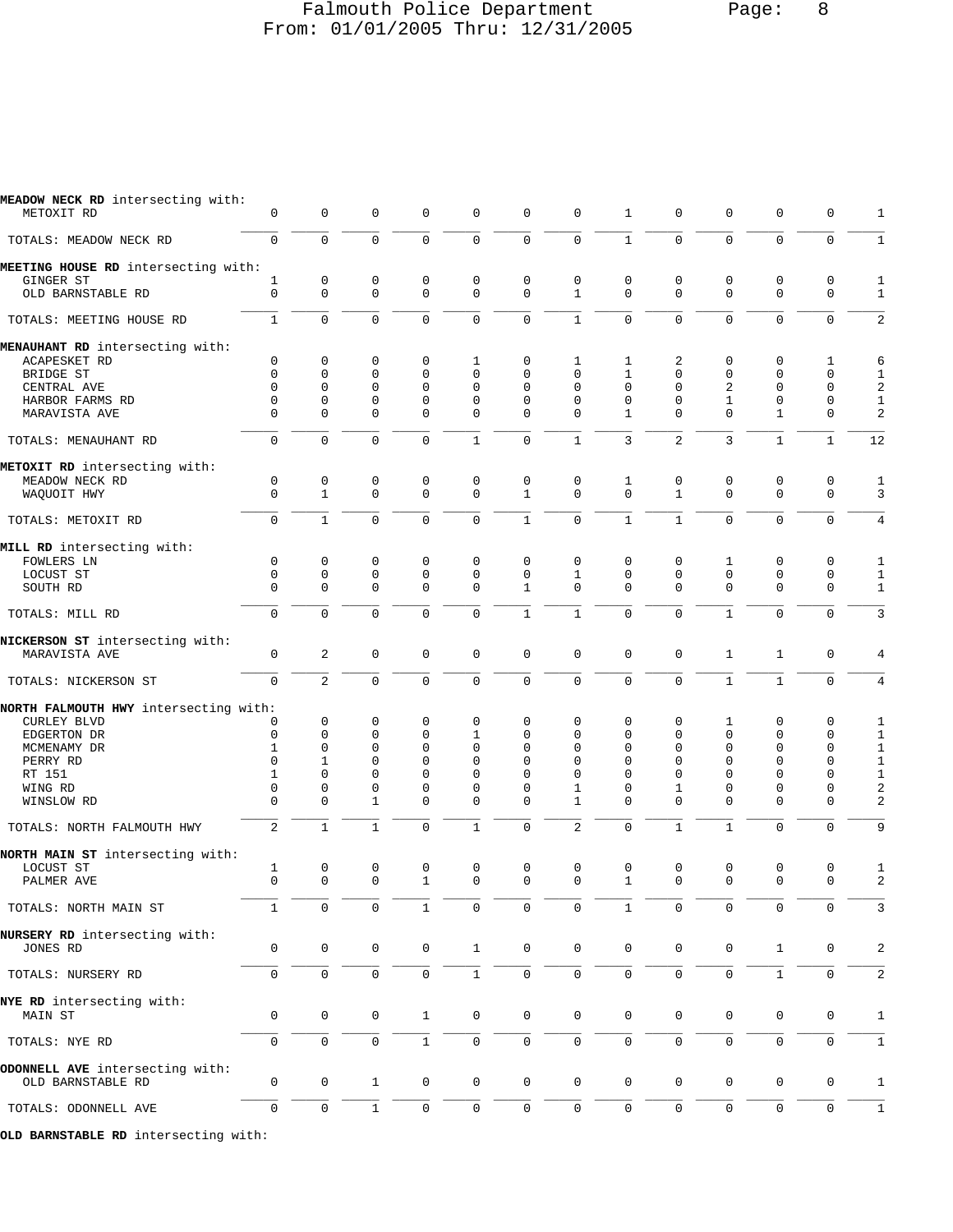# Falmouth Police Department Page: 9 From: 01/01/2005 Thru: 12/31/2005

| CARRIAGE SHOP RD                                       | 0                           | 0                          | 0                 | 0                           | 1                          | 0                          | 0                           | 0                   | 0                          | 0                          | 0                          | 1                           | $\sqrt{2}$          |
|--------------------------------------------------------|-----------------------------|----------------------------|-------------------|-----------------------------|----------------------------|----------------------------|-----------------------------|---------------------|----------------------------|----------------------------|----------------------------|-----------------------------|---------------------|
| CROCKER RD                                             | $\mathbf 0$                 | $\mathbf{1}$               | 0                 | $\Omega$                    | $\mathbf 0$                | 0                          | $\mathbf 0$                 | $\mathbf 0$         | $\mathbf 0$                | $\mathbf 0$                | 0                          | 1                           | 2                   |
| EAST FALMOUTH HWY<br>MEETING HOUSE RD                  | $\mathbf{1}$<br>0           | $\Omega$<br>0              | $\mathbf{1}$<br>0 | $\mathbf 0$<br>0            | $\mathbf 0$<br>0           | $\mathbf{1}$<br>0          | $\mathbf{1}$<br>1           | $\mathbf{0}$        | $\mathbf 0$<br>0           | $\mathbf 0$<br>0           | $\mathbf{0}$<br>0          | $\mathbf 0$<br>0            | $\,4$               |
| ODONNELL AVE                                           | 0                           | $\Omega$                   | $\mathbf{1}$      | $\mathbf 0$                 | $\mathbf 0$                | 0                          | $\mathbf 0$                 | 0<br>0              | $\Omega$                   | $\mathbf 0$                | $\mathbf{0}$               | $\mathsf 0$                 | 1<br>$\,1\,$        |
| TOTALS: OLD BARNSTABLE RD                              | $\mathbf{1}$                | $\mathbf{1}$               | $\overline{c}$    | $\mathbf 0$                 | $\mathbf{1}$               | $\mathbf{1}$               | $\sqrt{2}$                  | $\mathbf{0}$        | $\mathbf 0$                | $\mathsf 0$                | $\mathbf{0}$               | $\overline{c}$              | 10                  |
| OLD MAIN RD intersecting with:                         |                             |                            |                   |                             |                            |                            |                             |                     |                            |                            |                            |                             |                     |
| COUNTY RD<br>PINE ST                                   | $\mathsf 0$<br>$\mathbf{1}$ | $\mathsf 0$<br>$\mathbf 0$ | 0<br>$\mathbf 0$  | $\mathbf 0$<br>$\mathbf{0}$ | $\mathbf 0$<br>$\mathbf 0$ | $\mathbf 0$<br>$\mathbf 0$ | $\mathbf{1}$<br>$\mathbf 0$ | 0<br>$\mathbf{0}$   | $\mathbf 0$<br>$\mathbf 0$ | $\mathbf 0$<br>$\mathbf 0$ | $\mathbf 0$<br>$\mathbf 0$ | $\mathbf{1}$<br>$\mathbf 0$ | $\overline{2}$<br>1 |
|                                                        |                             |                            |                   |                             |                            |                            |                             |                     |                            |                            |                            |                             |                     |
| TOTALS: OLD MAIN RD                                    | $\mathbf{1}$                | $\mathbf 0$                | $\mathbf 0$       | $\mathbf 0$                 | $\mathbf 0$                | $\mathbf 0$                | $\mathbf{1}$                | $\mathbf 0$         | $\mathbf 0$                | $\mathbf 0$                | $\mathbf{0}$               | $\mathbf{1}$                | 3                   |
| OLD SHORE RD intersecting with:<br>QUAKER RD           | $\mathsf 0$                 | $\mathsf 0$                | 0                 | 0                           | $\mathbf 0$                | $\mathbf 0$                | $\mathbf{1}$                | $\mathbf{0}$        | $\mathbf 0$                | $\mathbf 0$                | $\mathbf 0$                | 0                           | $\mathbf{1}$        |
| TOTALS: OLD SHORE RD                                   | 0                           | $\mathsf 0$                | 0                 | $\mathbf 0$                 | $\mathsf 0$                | $\mathsf 0$                | $\mathbf{1}$                | $\mathbf 0$         | $\mathsf 0$                | $\mathbf 0$                | $\mathbf{0}$               | 0                           | $\mathbf{1}$        |
| OX BOW RD intersecting with:                           |                             |                            |                   |                             |                            |                            |                             |                     |                            |                            |                            |                             |                     |
| BRICK KILN RD                                          | 0                           | $\mathsf 0$                | 0                 | 0                           | 0                          | 1                          | 0                           | 1                   | 0                          | 0                          | 0                          | 0                           | 2                   |
| TEATICKET HWY                                          | $\overline{a}$              | $\mathbf 0$                | $\mathbf 0$       | $\mathbf{1}$                | $\mathbf 0$                | $\mathbf{1}$               | $\mathbf{1}$                | $\mathbf 0$         | $\mathbf{1}$               | $\mathbf 0$                | $\mathbf 0$                | 2                           | 8                   |
| TOTALS: OX BOW RD                                      | $\overline{a}$              | $\mathbf 0$                | $\mathbf 0$       | $\mathbf{1}$                | $\mathbf 0$                | 2                          | $\mathbf{1}$                | $\mathbf{1}$        | $\mathbf{1}$               | $\mathbf 0$                | $\mathbf 0$                | $\overline{2}$              | 10                  |
| OYSTER POND RD intersecting with:                      |                             |                            |                   |                             |                            |                            |                             |                     |                            |                            |                            |                             |                     |
| SURF DR                                                | 1<br>0                      | 0<br>$\mathbf 0$           | 0<br>0            | 0<br>$\mathbf{0}$           | 0<br>$\mathbf 0$           | 0<br>$\mathbf 0$           | 0<br>$\mathbf 0$            | 0<br>$\mathbf 0$    | 0<br>$\mathbf 0$           | 0<br>$\mathbf 0$           | 0<br>$\mathbf{0}$          | 0<br>$\mathbf{1}$           | 1<br>$\mathbf{1}$   |
| WOODS HOLE RD                                          |                             |                            |                   |                             |                            |                            |                             |                     |                            |                            |                            |                             |                     |
| TOTALS: OYSTER POND RD                                 | $\mathbf{1}$                | 0                          | $\overline{0}$    | $\overline{0}$              | $\mathbf 0$                | $\mathbf 0$                | $\mathsf 0$                 | 0                   | $\mathbf 0$                | $\mathbf 0$                | $\mathbf 0$                | $\mathbf{1}$                | 2                   |
| PALMER AVE intersecting with:<br>JONES RD              | 0                           | 1                          | 0                 | 0                           | 1                          | 0                          | 2                           | 0                   | 0                          | 0                          | 3                          | 2                           | 9                   |
| KATHARINE LEE BATES                                    | 0                           | $\mathbf 0$                | 0                 | 0                           | $\mathbf 0$                | 0                          | $\mathbf 0$                 | 1                   | 1                          | 0                          | 1                          | 0                           | 3                   |
| MAIN ST                                                | 0                           | 0                          | 0                 | 0                           | $\mathbf 0$                | $\Omega$                   | 1                           | 0                   | $\mathbf 0$                | 0                          | $\mathbf{0}$               | $\mathbf 0$                 | $\,1\,$             |
| NORTH MAIN ST                                          | $\Omega$                    | $\Omega$                   | 0                 | $\mathbf{1}$                | $\mathbf 0$                | 0                          | 0                           | 1                   | 0                          | 0                          | $\mathbf{0}$               | $\mathbf 0$                 | $\sqrt{2}$          |
| ROGERS RD                                              | $\Omega$                    | $\Omega$                   | $\Omega$          | $\Omega$                    | $\Omega$                   | 0                          | $\Omega$                    | 1                   | $\Omega$                   | $\Omega$                   | $\mathbf 0$                | 0                           | $\mathbf{1}$        |
| WEST FALMOUTH HWY                                      | $\mathbf 0$                 | 0                          | 0                 | 0                           | 0                          | 0                          | $\mathbf 0$                 | $\mathbf{0}$        | $\mathbf 0$                | 1                          | 1                          | $\mathbf 0$                 | $\sqrt{2}$          |
| WOODRISE                                               | $\Omega$                    | 0                          | 0                 | $\Omega$                    | $\mathbf 0$                | $\mathbf 0$                | $\mathbf{1}$                | $\Omega$            | $\Omega$                   | $\mathbf 0$                | $\mathbf 0$                | $\mathbf 0$                 | $\mathbf{1}$        |
| TOTALS: PALMER AVE                                     | $\mathbf 0$                 | $\mathbf{1}$               | $\mathbf 0$       | $\mathbf{1}$                | $\mathbf{1}$               | $\mathbf 0$                | $\overline{4}$              | 3                   | $\mathbf{1}$               | $\mathbf{1}$               | 5                          | $\overline{2}$              | 19                  |
| PEMBROKE DR intersecting with:                         |                             |                            |                   |                             |                            |                            |                             |                     |                            |                            |                            |                             |                     |
| SEACOAST SHORES BLVD                                   | $\mathbf{1}$                | 0                          | 0                 | $\mathbf 0$                 | $\mathbf 0$                | $\mathbf 0$                | $\mathsf 0$                 | $\mathbf{0}$        | $\mathbf 0$                | $\mathbf 0$                | $\mathsf 0$                | $\mathbf 0$                 | 1                   |
| TOTALS: PEMBROKE DR                                    | $\mathbf{1}$                | $\mathbf 0$                | 0                 | $\mathbf 0$                 | $\mathsf 0$                | $\mathsf 0$                | $\mathsf 0$                 | $\mathbf 0$         | $\mathbf 0$                | $\mathbf 0$                | $\mathbf{0}$               | $\mathbf 0$                 | $\mathbf{1}$        |
| PERRY RD intersecting with:                            |                             |                            |                   |                             |                            |                            |                             |                     |                            |                            |                            |                             |                     |
| NORTH FALMOUTH HWY                                     | $\mathbf 0$                 | $\mathbf{1}$               | $\mathsf 0$       | $\mathbf 0$                 | 0                          | $\mathbf 0$                | $\mathsf 0$                 | $\mathbf 0$         | $\mathbf 0$                | $\mathbf 0$                | $\mathbf 0$                | $\mathbf 0$                 | $\mathbf{1}$        |
| TOTALS: PERRY RD                                       | 0                           | $\mathbf{1}$               | 0                 | 0                           | $\mathsf 0$                | $\mathbf 0$                | 0                           | 0                   | $\mathbf 0$                | 0                          | 0                          | 0                           | $\mathbf{1}$        |
| PERSHING DR intersecting with:<br>SEACOAST SHORES BLVD | $\mathbf 0$                 | 0                          | 0                 | 0                           | $\mathbf 0$                | $\mathbf 0$                | 0                           | $\mathbf 0$         | $\mathbf 0$                | $\mathbf 0$                | 0                          | $\mathbf{1}$                | 1                   |
| TOTALS: PERSHING DR                                    | $\mathbf 0$                 | $\mathbf 0$                | $\mathsf 0$       | 0                           | $\mathsf 0$                | $\mathsf 0$                | $\mathsf{O}\xspace$         | $\mathsf 0$         | $\mathsf{O}\xspace$        | $\mathsf 0$                | $\mathsf 0$                | $1\,$                       | $\mathbf{1}$        |
| PHEASANT LN intersecting with:                         | $\mathbf{1}$                | $\mathbf 0$                | 0                 | 0                           |                            | $\mathbf 0$                | 0                           | $\mathbf 0$         | $\mathbf 0$                |                            |                            |                             |                     |
| DAVISVILLE RD                                          |                             |                            |                   |                             | 0                          |                            |                             |                     |                            | 0                          | 0                          | 0                           | 1                   |
| TOTALS: PHEASANT LN                                    | $\mathbf{1}$                | $\mathsf{O}\xspace$        | $\mathsf 0$       | $\mathsf 0$                 | $\mathsf{O}\xspace$        | $\mathsf{O}\xspace$        | $\mathbf 0$                 | $\mathbf 0$         | $\mathbf 0$                | $\mathsf 0$                | $\mathbf 0$                | $\mathsf 0$                 | $\mathbf 1$         |
| PINE ST intersecting with:                             |                             |                            |                   |                             |                            |                            |                             |                     |                            |                            |                            |                             |                     |
| COUNTY RD                                              | 1                           | 0                          | 0                 | 0                           | 0                          | 0                          | 0                           | 0                   | 0                          | 0                          | 0                          | 0                           | 1                   |
| OLD MAIN RD                                            | $\mathbf{1}$                | $\mathbf 0$                | 0                 | $\mathsf 0$                 | $\mathsf 0$                | $\mathbf 0$                | $\mathbf 0$                 | $\mathbf 0$         | $\mathbf 0$                | $\mathbf 0$                | $\mathbf 0$                | 0                           | $\mathbf{1}$        |
| TOTALS: PINE ST                                        | $\overline{c}$              | 0                          | 0                 | 0                           | $\mathbf 0$                | $\mathsf 0$                | $\mathsf 0$                 | 0                   | $\mathsf{O}\xspace$        | 0                          | $\mathsf 0$                | 0                           | 2                   |
| PINECREST BEACH DR intersecting with:                  | 0                           | $\mathsf{O}\xspace$        | $\mathbf{1}$      | 0                           | 0                          | $\mathsf{O}\xspace$        | 0                           | $\mathbf 0$         | 0                          | $\mathbf 0$                | $\mathbf 0$                | $\mathbf 0$                 | $\mathbf{1}$        |
| SANDWICH RD                                            |                             |                            |                   |                             |                            |                            |                             |                     |                            |                            |                            |                             |                     |
| TOTALS: PINECREST BEACH DR                             | $\mathsf{O}\xspace$         | $\mathsf{O}\xspace$        | $\,1\,$           | 0                           | $\mathsf{O}\xspace$        | $\mathsf{O}\xspace$        | $\mathsf 0$                 | $\mathsf{O}\xspace$ | $\mathsf{O}\xspace$        | $\mathbb O$                | $\mathsf{O}\xspace$        | 0                           | $\mathbf 1$         |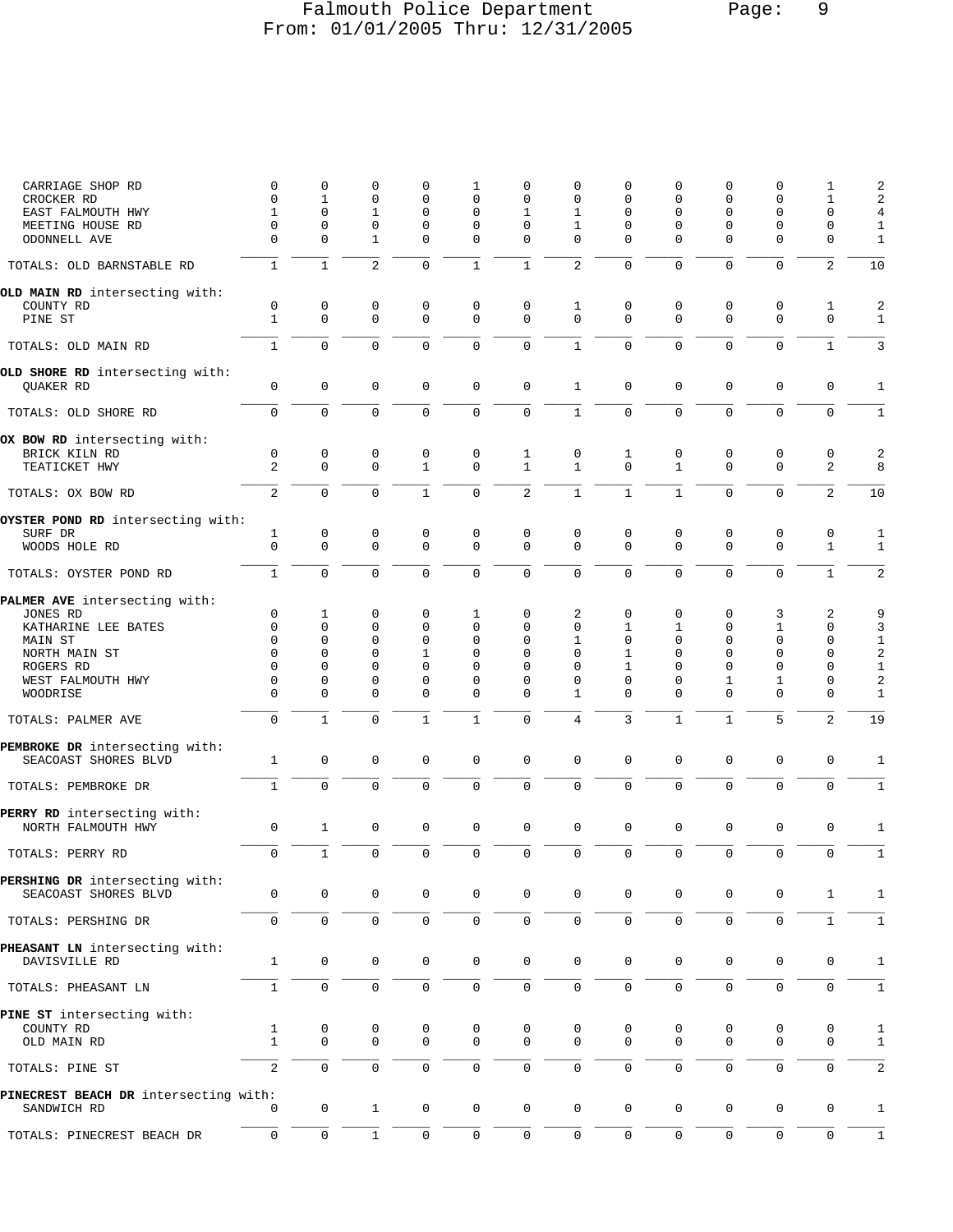### Falmouth Police Department Page: 10 From: 01/01/2005 Thru: 12/31/2005

| PLUM HOLLOW RD intersecting with:<br>RT 151                                                                                                                                                                                          | 0                                                                              | 0                                                                                                                     | 0                                                                                          | 0                                                                         | 0                                                                                           | 0                                                                         | $\Omega$                                                                                                     | $\mathbf 0$                                                                                       | 1                                                                                                                            | 0                                                                                                     | 0                                                                                                          | 1                                                                                  | 2                                                                                 |
|--------------------------------------------------------------------------------------------------------------------------------------------------------------------------------------------------------------------------------------|--------------------------------------------------------------------------------|-----------------------------------------------------------------------------------------------------------------------|--------------------------------------------------------------------------------------------|---------------------------------------------------------------------------|---------------------------------------------------------------------------------------------|---------------------------------------------------------------------------|--------------------------------------------------------------------------------------------------------------|---------------------------------------------------------------------------------------------------|------------------------------------------------------------------------------------------------------------------------------|-------------------------------------------------------------------------------------------------------|------------------------------------------------------------------------------------------------------------|------------------------------------------------------------------------------------|-----------------------------------------------------------------------------------|
| TOTALS: PLUM HOLLOW RD                                                                                                                                                                                                               | $\mathbf 0$                                                                    | $\mathbf 0$                                                                                                           | $\mathbf 0$                                                                                | 0                                                                         | $\mathbf 0$                                                                                 | $\mathsf 0$                                                               | $\mathbf 0$                                                                                                  | $\mathbf 0$                                                                                       | $\mathbf{1}$                                                                                                                 | $\mathbf 0$                                                                                           | $\mathbf 0$                                                                                                | $\mathbf{1}$                                                                       | 2                                                                                 |
| PRISCILLA ST intersecting with:<br>MARAVISTA AVE                                                                                                                                                                                     | 0                                                                              | $\mathsf 0$                                                                                                           | $\mathbf 0$                                                                                | 1                                                                         | $\mathbf 0$                                                                                 | $\mathbf 0$                                                               | $\mathbf 0$                                                                                                  | $\mathbf 0$                                                                                       | $\mathbf 0$                                                                                                                  | $\mathbf 0$                                                                                           | $\mathbf 0$                                                                                                | $\mathbf 0$                                                                        | 1                                                                                 |
| TOTALS: PRISCILLA ST                                                                                                                                                                                                                 | 0                                                                              | 0                                                                                                                     | 0                                                                                          | $\mathbf{1}$                                                              | $\mathbf{0}$                                                                                | $\mathbf 0$                                                               | $\mathbf 0$                                                                                                  | 0                                                                                                 | $\Omega$                                                                                                                     | $\mathbf 0$                                                                                           | $\mathbf 0$                                                                                                | $\Omega$                                                                           | $\mathbf{1}$                                                                      |
| QUAKER RD intersecting with:                                                                                                                                                                                                         |                                                                                |                                                                                                                       |                                                                                            |                                                                           |                                                                                             |                                                                           |                                                                                                              |                                                                                                   |                                                                                                                              |                                                                                                       |                                                                                                            |                                                                                    |                                                                                   |
| <b>CURLEY BLVD</b><br>OLD SHORE RD                                                                                                                                                                                                   | $\mathsf 0$<br>$\Omega$                                                        | $\mathbf{1}$<br>$\mathbf 0$                                                                                           | 0<br>$\Omega$                                                                              | $\mathbf 0$<br>$\Omega$                                                   | $\mathbf{0}$<br>$\Omega$                                                                    | $\mathbf 0$<br>$\mathbf 0$                                                | $\mathbf 0$<br>$\mathbf{1}$                                                                                  | $\mathbf 0$<br>$\Omega$                                                                           | 0<br>$\Omega$                                                                                                                | $\mathbf 0$<br>$\mathbf 0$                                                                            | $\mathbf 0$<br>$\Omega$                                                                                    | 0<br>$\mathbf 0$                                                                   | 1<br>$\mathbf{1}$                                                                 |
| TOTALS: QUAKER RD                                                                                                                                                                                                                    | $\mathbf 0$                                                                    | $\mathbf{1}$                                                                                                          | $\Omega$                                                                                   | 0                                                                         | $\mathbf 0$                                                                                 | $\mathbf 0$                                                               | $\mathbf{1}$                                                                                                 | $\mathbf 0$                                                                                       | $\Omega$                                                                                                                     | $\mathbf 0$                                                                                           | $\mathbf 0$                                                                                                | $\mathbf 0$                                                                        | 2                                                                                 |
| QUEEN ST intersecting with:<br><b>SCRANTON AVE</b>                                                                                                                                                                                   | $\mathbf 0$                                                                    | $\mathbf 0$                                                                                                           | 0                                                                                          | 0                                                                         | 0                                                                                           | $\mathbf 0$                                                               | $\mathbf 0$                                                                                                  | $\mathbf 0$                                                                                       | $\mathbf{1}$                                                                                                                 | $\mathbf 0$                                                                                           | $\mathbf 0$                                                                                                | 0                                                                                  | 1                                                                                 |
| TOTALS: QUEEN ST                                                                                                                                                                                                                     | $\mathbf 0$                                                                    | $\mathbf 0$                                                                                                           | $\Omega$                                                                                   | $\mathbf 0$                                                               | $\mathbf 0$                                                                                 | $\mathbf 0$                                                               | $\Omega$                                                                                                     | $\Omega$                                                                                          | $\mathbf{1}$                                                                                                                 | $\mathbf 0$                                                                                           | $\mathbf 0$                                                                                                | $\mathbf 0$                                                                        | $\mathbf{1}$                                                                      |
| RANDOLPH ST intersecting with:<br>MARAVISTA AVE                                                                                                                                                                                      | $\mathsf{O}\xspace$                                                            | $\mathsf 0$                                                                                                           | $\mathbf 0$                                                                                | 0                                                                         | $\mathbf 0$                                                                                 | $\mathbf 0$                                                               | 1                                                                                                            | $\mathbf 0$                                                                                       | 2                                                                                                                            | $\mathsf{O}\xspace$                                                                                   | $\mathbf 0$                                                                                                | $\mathbf 0$                                                                        | 3                                                                                 |
| TOTALS: RANDOLPH ST                                                                                                                                                                                                                  | $\mathbf 0$                                                                    | $\mathbf 0$                                                                                                           | $\mathbf 0$                                                                                | 0                                                                         | $\mathbf 0$                                                                                 | $\mathsf{O}\xspace$                                                       | $\mathbf{1}$                                                                                                 | $\mathbf 0$                                                                                       | $\overline{2}$                                                                                                               | $\mathbf 0$                                                                                           | $\mathbf 0$                                                                                                | $\mathbf 0$                                                                        | 3                                                                                 |
| RED BROOK RD intersecting with:<br>WAQUOIT HWY                                                                                                                                                                                       | 0                                                                              | $\mathbf{1}$                                                                                                          | $\mathbf 0$                                                                                | $\mathbf 0$                                                               | $\mathbf 0$                                                                                 | $\mathbf 0$                                                               | 3                                                                                                            | 2                                                                                                 | $\mathbf{1}$                                                                                                                 | $\mathbf 0$                                                                                           | $\mathbf 0$                                                                                                | $\mathbf 0$                                                                        | 7                                                                                 |
| TOTALS: RED BROOK RD                                                                                                                                                                                                                 | $\mathbf 0$                                                                    | $\mathbf{1}$                                                                                                          | $\mathbf 0$                                                                                | 0                                                                         | $\mathbf 0$                                                                                 | $\mathbf 0$                                                               | $\mathbf{3}$                                                                                                 | $\overline{2}$                                                                                    | $\mathbf{1}$                                                                                                                 | $\mathbf 0$                                                                                           | $\mathbf 0$                                                                                                | $\mathbf 0$                                                                        | 7                                                                                 |
| ROBBINS RD intersecting with:<br>FALMOUTH HEIGHTS RD                                                                                                                                                                                 | $\mathsf 0$                                                                    | $\mathsf 0$                                                                                                           | $\mathbf 0$                                                                                | 0                                                                         | $\mathbf 0$                                                                                 | $\mathbf 0$                                                               | $\mathbf{1}$                                                                                                 | $\mathbf{1}$                                                                                      | $\mathbf 0$                                                                                                                  | $\mathbf 0$                                                                                           | $\mathbf 0$                                                                                                | 0                                                                                  | 2                                                                                 |
| TOTALS: ROBBINS RD                                                                                                                                                                                                                   | $\mathbf 0$                                                                    | $\mathbf 0$                                                                                                           | $\mathbf 0$                                                                                | $\mathbf 0$                                                               | $\mathbf 0$                                                                                 | $\mathbf 0$                                                               | $\mathbf{1}$                                                                                                 | $\mathbf{1}$                                                                                      | $\mathbf 0$                                                                                                                  | $\mathbf 0$                                                                                           | $\mathbf 0$                                                                                                | $\mathbf 0$                                                                        | 2                                                                                 |
| ROGERS RD intersecting with:<br>PALMER AVE                                                                                                                                                                                           | $\mathbf 0$                                                                    | $\mathbf 0$                                                                                                           | 0                                                                                          | 0                                                                         | $\mathbf 0$                                                                                 | $\mathbf 0$                                                               | $\mathbf 0$                                                                                                  | 1                                                                                                 | $\mathbf 0$                                                                                                                  | $\mathbf 0$                                                                                           | $\mathbf 0$                                                                                                | 0                                                                                  | 1                                                                                 |
| TOTALS: ROGERS RD                                                                                                                                                                                                                    | $\mathbf 0$                                                                    | $\mathbf 0$                                                                                                           | $\mathbf 0$                                                                                | $\mathbf 0$                                                               | $\mathbf 0$                                                                                 | $\mathsf 0$                                                               | $\mathbf 0$                                                                                                  | $\mathbf{1}$                                                                                      | $\mathbf 0$                                                                                                                  | $\mathbf 0$                                                                                           | $\mathbf 0$                                                                                                | $\mathbf 0$                                                                        | 1                                                                                 |
| RT 151 intersecting with:<br>ASHUMET RD<br>BOXBERRY HILL RD<br>CURRIER RD<br>FALMOUTH WOODS RD<br>FORDHAM RD<br>NORTH FALMOUTH HWY<br>PLUM HOLLOW RD<br>RT 28 NORTH<br>RT 28 SOUTH<br>SAM TURNER RD<br>SANDWICH RD<br>SUMMER WIND LN | $\mathbf{1}$<br>0<br>0<br>0<br>0<br>$\mathbf{1}$<br>0<br>0<br>1<br>0<br>0<br>0 | 2<br>0<br>0<br>$\mathbf{1}$<br>0<br>$\Omega$<br>$\mathbf 0$<br>0<br>$\mathbf 0$<br>ı,<br>$\mathbf{1}$<br>$\mathbf{0}$ | $\mathbf 0$<br>1<br>0<br>0<br>$\Omega$<br>$\Omega$<br>0<br>0<br>1<br>0<br>$\mathbf 1$<br>0 | 0<br>0<br>0<br>1<br>0<br>$\Omega$<br>$\mathbf 0$<br>0<br>0<br>0<br>2<br>0 | $\mathbf 0$<br>0<br>0<br>0<br>0<br>$\Omega$<br>0<br>1<br>$\Omega$<br>O<br>0<br>$\mathbf{1}$ | 0<br>1<br>1<br>0<br>0<br>$\Omega$<br>0<br>0<br>4<br>0<br>2<br>$\mathbf 0$ | 2<br>$\mathbf{1}$<br>1<br>$\mathbf 0$<br>1<br>$\Omega$<br>$\Omega$<br>$\Omega$<br>0<br>U<br>0<br>$\mathbf 0$ | 0<br>1<br>$\mathbf 0$<br>1<br>1<br>$\Omega$<br>$\Omega$<br>1<br>$\Omega$<br>U<br>3<br>$\mathbf 0$ | 0<br>$\mathbf 0$<br>1<br>$\mathbf 0$<br>0<br>$\Omega$<br>$\mathbf 1$<br>$\mathbf 0$<br>$\mathbf 1$<br>ı,<br>2<br>$\mathbf 0$ | 0<br>$\mathbf 0$<br>$\mathbf 0$<br>$\Omega$<br>$\mathbf 0$<br>$\Omega$<br>0<br>0<br>1<br>ı,<br>1<br>0 | $\mathbf 0$<br>1<br>1<br>$\mathbf 0$<br>1<br>$\mathbf 0$<br>$\mathbf 0$<br>3<br>$\mathbf 0$<br>0<br>0<br>0 | 1<br>0<br>1<br>0<br>0<br>0<br>$\mathbf{1}$<br>2<br>1<br>$\cup$<br>3<br>$\mathbf 0$ | 6<br>5<br>5<br>3<br>3<br>$1\,$<br>$\sqrt{2}$<br>7<br>9<br>3<br>15<br>$\mathbf{1}$ |
| TOTALS: RT 151                                                                                                                                                                                                                       | 3                                                                              | 5                                                                                                                     | $\mathbf{3}$                                                                               | 3                                                                         | $\overline{c}$                                                                              | 8                                                                         | 5                                                                                                            | $7\overline{ }$                                                                                   | $6\,$                                                                                                                        | 3                                                                                                     | 6                                                                                                          | 9                                                                                  | 60                                                                                |
| RT 28 NORTH intersecting with:<br>BRICK KILN RD<br>RT 151                                                                                                                                                                            | 0<br>$\mathbf 0$                                                               | 0<br>$\mathsf{O}$                                                                                                     | 1<br>$\mathbf 0$                                                                           | 0<br>0                                                                    | 0<br>$\mathbf{1}$                                                                           | 0<br>$\mathbf 0$                                                          | 0<br>$\mathbf 0$                                                                                             | 0<br>$\mathbf{1}$                                                                                 | 0<br>$\mathbf 0$                                                                                                             | 0<br>$\mathbf 0$                                                                                      | 1<br>3                                                                                                     | 0<br>$\overline{c}$                                                                | 2<br>7                                                                            |
| TOTALS: RT 28 NORTH                                                                                                                                                                                                                  | $\mathsf{O}\xspace$                                                            | $\mathsf 0$                                                                                                           | $\mathbf{1}$                                                                               | 0                                                                         | $\mathbf 1$                                                                                 | $\mathbb O$                                                               | $\mathsf 0$                                                                                                  | $\mathbf{1}$                                                                                      | $\mathsf{O}\xspace$                                                                                                          | $\mathsf{O}\xspace$                                                                                   | $\overline{4}$                                                                                             | $\overline{c}$                                                                     | 9                                                                                 |
| RT 28 SOUTH intersecting with:<br>BRICK KILN RD<br>RT 151<br>THOMAS B LANDERS RD                                                                                                                                                     | 0<br>$\mathbf{1}$<br>$\mathbf 0$                                               | 0<br>0<br>$\mathbf 0$                                                                                                 | 0<br>$\mathbf{1}$<br>$\mathbf 0$                                                           | 0<br>$\mathsf{O}\xspace$<br>$\mathbf{1}$                                  | 0<br>0<br>$\mathbf 0$                                                                       | 0<br>$\,4$<br>$\mathbf 0$                                                 | 1<br>$\mathsf{O}$<br>$\mathbf 0$                                                                             | 0<br>$\mathbf 0$<br>$\mathbf 0$                                                                   | 0<br>$\mathbf 1$<br>$\mathbf 0$                                                                                              | 0<br>$\mathbf{1}$<br>$\mathbf 0$                                                                      | 0<br>$\mathbf 0$<br>$\mathbf 0$                                                                            | 0<br>$\mathbf{1}$<br>$\mathbf 0$                                                   | $\mathbf{1}$<br>9<br>$\mathbf{1}$                                                 |
| TOTALS: RT 28 SOUTH                                                                                                                                                                                                                  | $\mathbf 1$                                                                    | $\mathsf 0$                                                                                                           | $\mathbf{1}$                                                                               | $\mathbf{1}$                                                              | $\mathsf{O}\xspace$                                                                         | $\,4$                                                                     | $\mathbf{1}$                                                                                                 | $\mathbf 0$                                                                                       | $\mathbf{1}$                                                                                                                 | $\,1\,$                                                                                               | $\mathsf{O}\xspace$                                                                                        | $\mathbf{1}$                                                                       | $11\,$                                                                            |

**SAINT MARKS RD** intersecting with: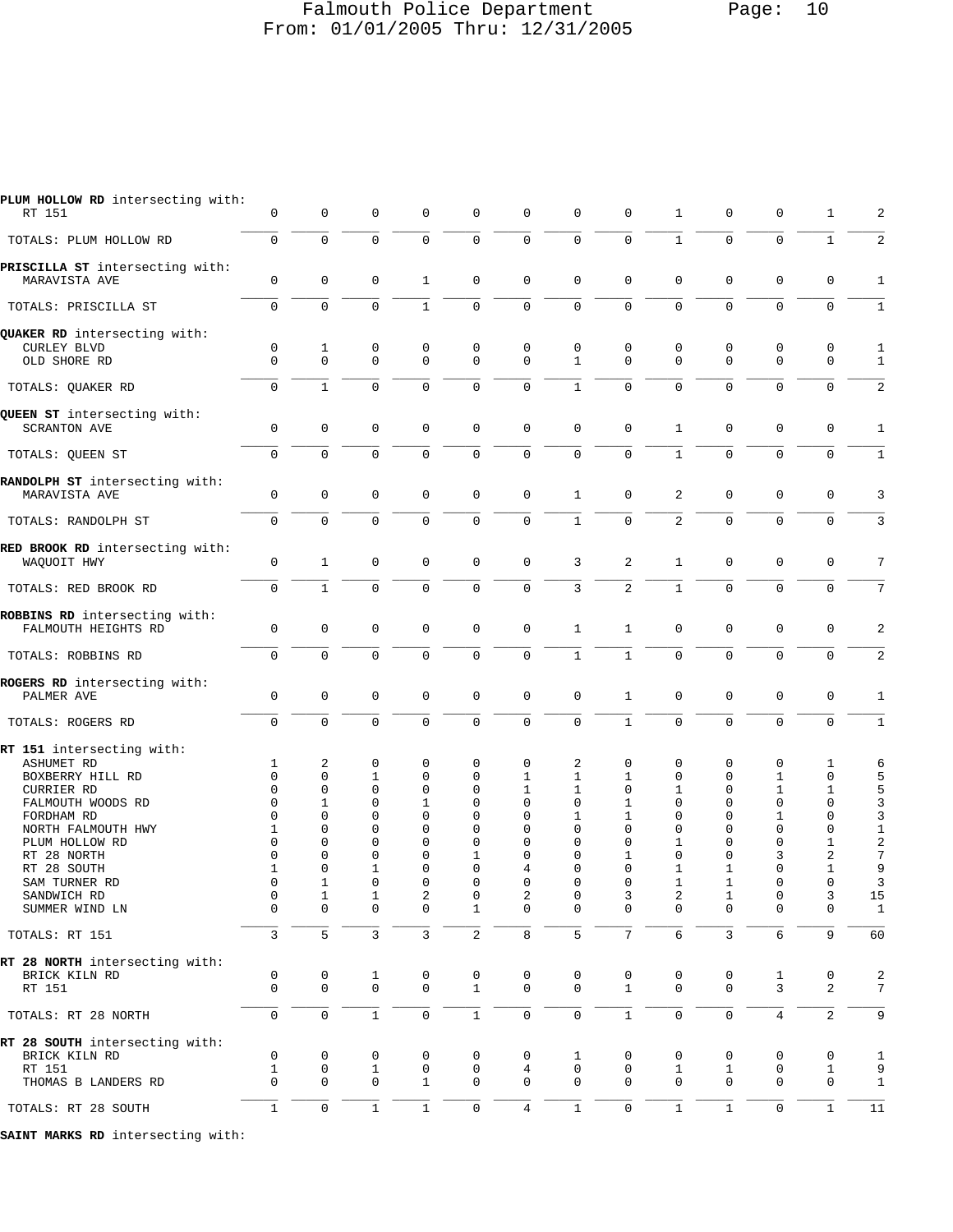# Falmouth Police Department Page: 11 From: 01/01/2005 Thru: 12/31/2005

| TEATICKET HWY                           | 0              | 0              | $\mathbf 0$  | $\mathbf 0$  | 0                   | 0                   | 1                   | 0            | $\mathbf 0$         | 0                   | 0                   | 0            | 1                       |
|-----------------------------------------|----------------|----------------|--------------|--------------|---------------------|---------------------|---------------------|--------------|---------------------|---------------------|---------------------|--------------|-------------------------|
| TOTALS: SAINT MARKS RD                  | $\mathbf 0$    | $\mathbf 0$    | $\mathbf 0$  | $\mathbf 0$  | $\mathbf 0$         | $\mathbf 0$         | $\mathbf{1}$        | $\mathbf 0$  | $\mathbf 0$         | $\mathbf 0$         | $\mathbf 0$         | $\mathbf 0$  | $\mathbf{1}$            |
| SAM TURNER RD intersecting with:        |                |                |              |              |                     |                     |                     |              |                     |                     |                     |              |                         |
| BRAEBURN CT                             | 0              | 0              | 1            | $\mathbf 0$  | 1                   | 0                   | $\mathbf 0$         | 0            | 0                   | $\mathbf 0$         | $\mathbf 0$         | 0            | 2                       |
| CARAVEL DR                              | $\mathbf 0$    | 0              | $\mathbf 0$  | $\mathbf 0$  | 0                   | 0                   | $\mathbf 0$         | 0            | $\mathbf 0$         | $\mathbf 0$         | $\mathbf 0$         | $\mathbf{1}$ | $1\,$                   |
| DEEP POND RD                            | $\Omega$       | 0              | $\mathbf 0$  | $\Omega$     | 0                   | 0                   | 1                   | 0            | 0                   | 0                   | 0                   | 0            | $\mathbf{1}$            |
| HATCHVILLE RD                           | $\mathbf 0$    | 0              | $\mathbf 0$  | $\mathbf 0$  | 0                   | 0                   | $\mathbf 0$         | 0            | $\mathbf 0$         | 1                   | $\mathbf 0$         | $\mathbf 0$  | $1\,$                   |
|                                         |                |                |              |              |                     |                     | $\Omega$            | $\Omega$     |                     |                     |                     | $\mathbf 0$  |                         |
| RT 151                                  | 0              | 1              | 0            | $\mathbf 0$  | $\mathbf 0$         | 0                   |                     |              | 1                   | 1                   | $\mathbf 0$         |              | 3                       |
| TOTALS: SAM TURNER RD                   | $\mathbf 0$    | $\mathbf{1}$   | $\mathbf{1}$ | $\mathbf 0$  | $\mathbf{1}$        | $\mathbf 0$         | $\mathbf{1}$        | $\mathbf 0$  | $\mathbf{1}$        | $\overline{2}$      | $\mathbf 0$         | $\mathbf{1}$ | 8                       |
| SANDWICH RD intersecting with:          |                |                |              |              |                     |                     |                     |              |                     |                     |                     |              |                         |
| BRICK KILN RD                           | 0              | 0              | 3            | 0            | 0                   | 1                   | 0                   | 0            | 0                   | 2                   | 0                   | 0            | 6                       |
| CRANBERRY LN                            | $\mathbf 0$    | $\mathbf 0$    | $\mathbf 0$  | $\mathbf 0$  | 0                   | $\mathbf 1$         | $\mathbf{0}$        | 0            | $\mathbf 0$         | $\mathbf 0$         | $\mathbf 0$         | $\mathbf 0$  | 1                       |
| CURRIER RD                              | $\Omega$       | 0              | $\mathbf 0$  | $\mathbf 0$  | 0                   | 0                   | $\mathbf 0$         | 0            | 0                   | 0                   | $\mathbf 0$         | 1            | $\mathbf{1}$            |
| DEEPWOOD DR                             | $\Omega$       | $\Omega$       | $\Omega$     | $\Omega$     | $\Omega$            | 0                   | $\mathbf 0$         | 1            | 1                   | $\Omega$            | $\mathbf 0$         | $\mathbf 0$  | $\sqrt{2}$              |
| HATCHVILLE RD                           | $\Omega$       | 0              | $\Omega$     | $\Omega$     | $\Omega$            | 0                   | $\mathbf 0$         | 0            | 1                   | $\Omega$            | $\mathbf 0$         | 0            | $1\,$                   |
| JOHN PARKER RD                          | 0              | 1              | $\Omega$     | 0            | 0                   | 0                   | $\mathbf 0$         | 0            | $\mathbf 0$         | 0                   | 0                   | 0            | $1\,$                   |
| MARLA LN                                | 0              | 0              | $\Omega$     | $\Omega$     | 0                   | 0                   | $\mathbf 0$         | $\Omega$     | $\Omega$            | 1                   | 0                   | 0            | $1\,$                   |
| PINECREST BEACH DR                      | 0              | 0              | 1            | 0            | 0                   | 0                   | $\mathbf 0$         | 0            | $\mathbf 0$         | 0                   | $\mathbf{0}$        | $\mathbf 0$  | $\mathbf{1}$            |
|                                         |                |                |              |              |                     |                     |                     |              | $\overline{2}$      |                     |                     |              |                         |
| RT 151                                  | 0              | 1              | 1            | 2            | 0                   | 2                   | $\mathbf 0$         | 3            |                     | 1                   | 0                   | 3            | 15                      |
| TANGLEWOOD DR                           | $\Omega$       | 0              | $\Omega$     | $\mathbf{1}$ | $\Omega$            | 0                   | $\mathbf 0$         | $\Omega$     | 0                   | $\Omega$            | 0                   | 0            | $\mathbf{1}$            |
| TEATICKET HWY                           | $\overline{2}$ | $\overline{a}$ | $\Omega$     | $\Omega$     | $\Omega$            | 0                   | $\mathbf 0$         | 1            | $\Omega$            | $\Omega$            | $\Omega$            | $\mathbf 0$  | 5                       |
| THOMAS B LANDERS RD                     | $\mathbf 0$    | 0              | $\Omega$     | 0            | 1                   | 0                   | $\mathbf 0$         | 0            | $\mathbf 0$         | $\Omega$            | $\mathbf{0}$        | 0            | $\mathbf{1}$            |
| TURNER RD                               | 0              | 0              | $\mathbf 0$  | 1            | 0                   | 0                   | 1                   | 0            | 2                   | 0                   | 1                   | 0            | 5                       |
| WHITE PINE LN                           | $\mathbf 0$    | $\mathbf 0$    | $\mathbf 0$  | $\mathbf 0$  | 0                   | $\mathbf 0$         | $\mathbf{1}$        | 0            | $\Omega$            | $\mathbf 0$         | $\mathbf 0$         | $\mathbf{1}$ | 2                       |
| TOTALS: SANDWICH RD                     | $\overline{2}$ | 4              | 5            | 4            | $\mathbf 1$         | $\overline{4}$      | $\overline{2}$      | 5            | $\sqrt{6}$          | $\,4$               | $\mathbf{1}$        | 5            | 43                      |
| SAO PAULO DR intersecting with:         |                |                |              |              |                     |                     |                     |              |                     |                     |                     |              |                         |
| EAST FALMOUTH HWY                       | $\mathsf 0$    | $\mathbf 0$    | $\mathbf 0$  | 0            | $\mathbf 0$         | $\mathbf{1}$        | $\mathbf 0$         | $\mathbf 0$  | $\mathbf 0$         | $\mathsf 0$         | $\mathbf 0$         | $\mathsf 0$  | 1                       |
|                                         |                |                |              |              |                     |                     |                     |              |                     |                     |                     |              |                         |
| TOTALS: SAO PAULO DR                    | 0              | $\mathbf 0$    | $\mathbf 0$  | $\mathbf 0$  | $\mathbf 0$         | $\mathbf{1}$        | $\mathbf 0$         | $\mathbf 0$  | $\mathbf 0$         | $\mathbf 0$         | $\mathbf 0$         | $\mathbf 0$  | $\mathbf{1}$            |
| SCRANTON AVE intersecting with:         |                |                |              |              |                     |                     |                     |              |                     |                     |                     |              |                         |
|                                         |                |                |              |              |                     |                     |                     |              |                     |                     |                     |              |                         |
| MAIN ST                                 | 1              | 0              | 0            | 0            | $\mathbf 0$         | $\mathbf 0$         | 1                   | 0            | 1                   | 0                   | 0                   | 0            | 3                       |
| QUEEN ST                                | $\mathbf 0$    | $\mathbf 0$    | $\mathbf 0$  | $\mathbf 0$  | $\mathbf 0$         | $\mathbf 0$         | $\mathbf 0$         | $\Omega$     | $\mathbf{1}$        | $\mathbf 0$         | $\mathbf 0$         | $\mathbf 0$  | 1                       |
| TOTALS: SCRANTON AVE                    | $\mathbf{1}$   | $\mathbf 0$    | $\mathbf 0$  | $\Omega$     | 0                   | $\mathsf{O}\xspace$ | $\mathbf{1}$        | 0            | $\overline{2}$      | $\mathbf 0$         | $\mathbf 0$         | 0            | 4                       |
| SEACOAST SHORES BLVD intersecting with: |                |                |              |              |                     |                     |                     |              |                     |                     |                     |              |                         |
| ATWATER DR                              | 0              | $\mathbf 0$    | $\mathbf 0$  | $\mathbf 0$  | 0                   | 0                   | 1                   | 0            | 0                   | $\mathbf 0$         | $\mathbf 0$         | 0            | 1                       |
| BERKELEY DR                             | 0              | $\mathbf 0$    | $\mathbf 0$  | $\mathbf 0$  | 0                   | 1                   | $\mathbf 0$         | $\mathbf 0$  | 0                   | 0                   | $\mathbf 0$         | $\mathbf 0$  | $1\,$                   |
| EAST FALMOUTH HWY                       | $\Omega$       | $\Omega$       | $\Omega$     | 3            | $\Omega$            | $\Omega$            | $\mathbf 0$         | $\Omega$     | $\Omega$            | $\Omega$            | $\Omega$            | 0            | $\mathbf{3}$            |
| MARSHALL DR                             | $\Omega$       | 0              | $\Omega$     | $\Omega$     | $\mathbf{1}$        | $\mathbf 0$         | $\mathbf{0}$        | $\mathbf 0$  | $\mathbf{1}$        | $\Omega$            | $\mathbf 0$         | $\mathbf 0$  | $\sqrt{2}$              |
|                                         |                |                |              |              |                     |                     |                     |              |                     |                     |                     |              |                         |
| PEMBROKE DR                             | 1              | 0              | $\mathbf 0$  | $\mathbf 0$  | $\mathbf 0$         | 0                   | 0                   | 0            | 0                   | 0                   | $\mathbf 0$         | $\mathsf 0$  | $1\,$                   |
| PERSHING DR                             | $\mathbf 0$    | $\Omega$       | $\Omega$     | $\mathbf 0$  | 0                   | $\mathbf 0$         | $\mathbf{0}$        | $\Omega$     | $\Omega$            | $\Omega$            | $\mathbf 0$         | 1            | 1                       |
| TOTALS: SEACOAST SHORES BLVD            | 1              | $\mathbf 0$    | $\mathbf 0$  | 3            | $\mathbf{1}$        | $\mathbf{1}$        | $\mathbf{1}$        | 0            | $\mathbf{1}$        | $\mathbf 0$         | $\mathsf 0$         | 1            | 9                       |
|                                         |                |                |              |              |                     |                     |                     |              |                     |                     |                     |              |                         |
| SEAPIT RD intersecting with:            |                |                |              |              |                     | $\mathbf{1}$        | $\mathsf{O}\xspace$ |              | $\mathsf{O}\xspace$ |                     |                     |              |                         |
| WAQUOIT HWY                             | 0              | 0              | $\mathbf 0$  | 0            | $\mathbf{1}$        |                     |                     | 0            |                     | 0                   | $\mathbf 0$         | $\mathbf{1}$ | 3                       |
| TOTALS: SEAPIT RD                       | 0              | $\mathsf 0$    | $\mathsf 0$  | $\mathbf 0$  | $1\,$               | $\mathbf{1}$        | $\mathsf{O}\xspace$ | $\mathsf 0$  | $\mathsf{O}\xspace$ | $\mathbf 0$         | $\mathsf{O}\xspace$ | $\mathbf{1}$ | 3                       |
| SERVICE RD intersecting with:           |                |                |              |              |                     |                     |                     |              |                     |                     |                     |              |                         |
| BRICK KILN RD                           | 0              | 0              | $\mathbf 0$  | 0            | $\mathbf 0$         | 0                   | $\mathbf 0$         | $\mathbf 0$  | $\mathbf 0$         | 0                   | $\mathbf{1}$        | $\mathbf 0$  | 1                       |
|                                         |                |                |              |              |                     |                     |                     |              |                     |                     |                     |              |                         |
| TOTALS: SERVICE RD                      | $\mathsf 0$    | $\mathsf{O}$   | $\mathsf 0$  | $\mathbf 0$  | $\mathsf{O}\xspace$ | $\mathsf{O}\xspace$ | $\mathbf 0$         | $\mathbf 0$  | $\mathbf 0$         | $\mathbf 0$         | $\mathbf{1}$        | $\mathbf 0$  | $\mathbf{1}$            |
| SHALLOW POND LN intersecting with:      |                |                |              |              |                     |                     |                     |              |                     |                     |                     |              |                         |
| THOMAS B LANDERS RD                     | 0              | 0              | 0            | 0            | $\mathbf 0$         | $\mathbf{1}$        | $\mathbf 0$         | $\mathbf{1}$ | $\mathbf 0$         | 0                   | 0                   | 0            | 2                       |
| TOTALS: SHALLOW POND LN                 | 0              | $\mathsf{O}$   | $\mathsf 0$  | 0            | $\mathbf 0$         | $\mathbf{1}$        | $\mathsf 0$         | $\mathbf{1}$ | $\mathbf 0$         | $\mathsf{O}\xspace$ | $\mathsf{O}\xspace$ | 0            | $\overline{\mathbf{c}}$ |
| SHORE ST intersecting with:             |                |                |              |              |                     |                     |                     |              |                     |                     |                     |              |                         |
| CLINTON AVE                             | 0              | 0              | 0            | 1            | 0                   | 1                   | 0                   | 0            | 0                   | 0                   | 0                   | 0            | $\boldsymbol{2}$        |
| MAIN ST                                 | $\mathbf 0$    | $\mathbf 0$    | $\mathbf{1}$ | 0            | $\mathbf 0$         | $\mathbf 0$         | $\mathbf 0$         | $\mathbf{1}$ | 0                   | 0                   | $\mathbf 0$         | $\mathbf 0$  | 2                       |
| SURF DR                                 | 0              | $\mathbf{1}$   | $\mathbf 0$  | $\mathbf 0$  | 0                   | 0                   | $\mathbf 0$         | 0            | $\mathbf 0$         | 0                   | $\mathbf 0$         | 0            | $\mathbf{1}$            |
|                                         |                |                |              |              |                     |                     |                     |              |                     |                     |                     |              |                         |
|                                         |                |                |              |              |                     |                     |                     |              |                     |                     |                     |              |                         |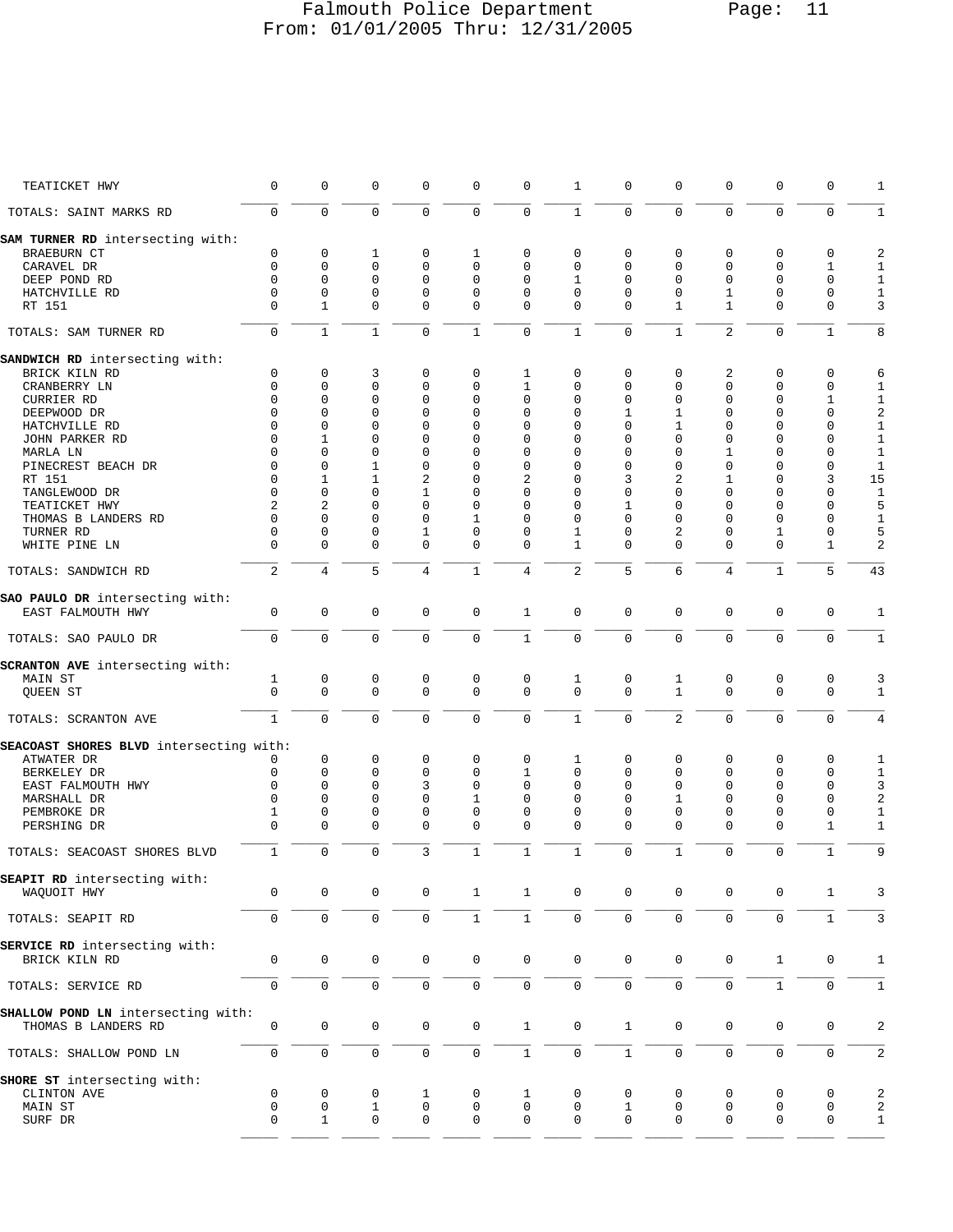# Falmouth Police Department Page: 12 From: 01/01/2005 Thru: 12/31/2005

| TOTALS: SHORE ST                                                   | 0              | $\mathbf{1}$      | $\mathbf{1}$      | 1                          | $\mathbf 0$       | $\mathbf{1}$      | 0                 | 1                          | $\mathbf 0$         | $\mathbf 0$       | $\mathbf 0$   | $\mathsf 0$      | 5                            |
|--------------------------------------------------------------------|----------------|-------------------|-------------------|----------------------------|-------------------|-------------------|-------------------|----------------------------|---------------------|-------------------|---------------|------------------|------------------------------|
| SHOREWOOD DR intersecting with:                                    |                |                   |                   |                            |                   |                   |                   |                            |                     |                   |               |                  |                              |
| EAST FALMOUTH HWY                                                  | $\mathbf{1}$   | 0                 | 0                 | 1                          | 0                 | 2                 | $\mathbf{1}$      | 1                          | 1                   | $\mathbf 1$       | 0             | 0                | 8                            |
| TOTALS: SHOREWOOD DR                                               | $\mathbf{1}$   | $\mathbf 0$       | $\mathbf 0$       | $\mathbf{1}$               | $\mathbf 0$       | $\overline{a}$    | $\mathbf{1}$      | $\mathbf{1}$               | $\mathbf{1}$        | $\mathbf{1}$      | $\mathbf{0}$  | $\mathbf 0$      | 8                            |
| SIDERS POND RD intersecting with:<br>LOCUST ST                     | $\mathbf 0$    | $\mathsf 0$       | 0                 | 0                          | 0                 | 0                 | 0                 | 0                          | $\mathbf 0$         | $\mathbf 0$       | $\mathbf{1}$  | 0                | 1                            |
| TOTALS: SIDERS POND RD                                             | $\mathbf 0$    | $\mathbf 0$       | $\mathbf 0$       | $\mathbf 0$                | $\mathbf 0$       | $\mathbf 0$       | $\mathbf 0$       | $\mathbf 0$                | $\mathbf 0$         | $\mathbf 0$       | $\mathbf{1}$  | $\mathbf 0$      | $\mathbf{1}$                 |
| SIPPEWISSETT RD intersecting with:<br>BECCLES RD                   | 0              | $\mathbf{0}$      | $\mathbf 0$       | $\mathbf 0$                | 1                 | $\mathbf 0$       | $\mathsf 0$       | $\mathbf 0$                | 0                   | $\mathbf 0$       | $\mathbf{0}$  | $\mathbf 0$      | 1                            |
| TOTALS: SIPPEWISSETT RD                                            | $\mathbf 0$    | $\mathbf 0$       | $\mathsf 0$       | $\mathbf 0$                | $\mathbf{1}$      | $\mathbf 0$       | $\mathbf 0$       | $\mathbf 0$                | $\mathbf 0$         | $\mathbf 0$       | $\mathbf 0$   | $\mathbf 0$      | $\mathbf{1}$                 |
| SOUTH RD intersecting with:<br>MILL RD                             | 0              | $\mathsf 0$       | 0                 | 0                          | 0                 | 1                 | 0                 | 0                          | 0                   | 0                 | 0             | 0                | 1                            |
|                                                                    | $\Omega$       | $\Omega$          | $\Omega$          | $\mathbf 0$                | $\mathbf 0$       | $\mathbf{1}$      | $\mathbf 0$       | $\mathbf 0$                | $\Omega$            | $\Omega$          | $\mathbf{0}$  | $\mathbf 0$      |                              |
| TOTALS: SOUTH RD                                                   |                |                   |                   |                            |                   |                   |                   |                            |                     |                   |               |                  | $\mathbf{1}$                 |
| SPRING BARS RD intersecting with:<br>DAVIS STRAITS<br>WORCESTER CT | 0<br>1         | 0<br>$\mathbf{1}$ | 0<br>$\mathbf{1}$ | 0<br>$\mathbf 0$           | 0<br>$\mathbf 0$  | 2<br>$\mathbf{1}$ | 0<br>$\mathbf{1}$ | 1<br>$\mathbf{1}$          | 1<br>$\overline{2}$ | 0<br>$\mathbf{1}$ | 0<br>$\Omega$ | 0<br>$\mathbf 0$ | 4<br>9                       |
| TOTALS: SPRING BARS RD                                             | $\mathbf{1}$   | $\mathbf{1}$      | $\mathbf 1$       | $\mathbf 0$                | $\mathbf 0$       | 3                 | $\mathbf{1}$      | $\overline{2}$             | 3                   | $\mathbf{1}$      | $\mathbf 0$   | $\mathbf 0$      | 13                           |
| STANHOPE RD intersecting with:<br>CARRIAGE SHOP RD                 | 1              | $\mathsf 0$       | 0                 | 0                          | 0                 | $\mathbf 0$       | $\mathsf 0$       | $\mathbf 0$                | 0                   | $\mathbf 0$       | 0             | 0                | 1                            |
| TOTALS: STANHOPE RD                                                | 1              | $\mathbf 0$       | $\mathbf 0$       | $\mathbf 0$                | $\mathbf 0$       | $\mathbf 0$       | $\mathbf 0$       | $\mathbf 0$                | $\Omega$            | $\mathbf 0$       | $\Omega$      | $\mathbf 0$      | $\mathbf{1}$                 |
| SUMMER WIND LN intersecting with:<br>RT 151                        | $\mathsf 0$    | 0                 | $\mathsf 0$       | 0                          | 1                 | 0                 | $\mathsf 0$       | 0                          | $\Omega$            | 0                 | $\mathsf 0$   | $\mathsf 0$      | 1                            |
| TOTALS: SUMMER WIND LN                                             | $\mathbf 0$    | $\mathbf 0$       | $\mathbf 0$       | $\mathbf 0$                | $\mathbf{1}$      | 0                 | $\mathsf 0$       | $\mathbf{0}$               | 0                   | $\mathbf 0$       | $\mathbf{0}$  | $\mathbf 0$      | $\mathbf{1}$                 |
| SURF DR intersecting with:                                         |                |                   |                   |                            |                   |                   |                   |                            |                     |                   |               |                  |                              |
| OYSTER POND RD                                                     | 1              | 0                 | 0                 | 0                          | 0                 | 0                 | 0                 | 0                          | 0                   | 0                 | 0             | 0                | 1                            |
| SHORE ST<br>THOMAS LN                                              | 0<br>$\Omega$  | 1<br>$\mathbf 0$  | 0<br>0            | $\mathsf 0$<br>$\mathbf 0$ | $\mathbf 0$<br>1  | 0<br>0            | 0<br>0            | $\mathbf 0$<br>$\mathbf 0$ | 0<br>$\Omega$       | 0<br>$\Omega$     | 0<br>0        | $\mathsf 0$<br>0 | $\mathbf{1}$<br>$\mathbf{1}$ |
| TOTALS: SURF DR                                                    | $\mathbf{1}$   | $\mathbf{1}$      | $\mathbf 0$       | $\mathbf 0$                | $\mathbf{1}$      | $\mathbf 0$       | $\mathbf 0$       | $\mathbf 0$                | $\Omega$            | $\mathbf 0$       | $\mathbf{0}$  | $\mathbf 0$      | $\mathbf{3}$                 |
| TANGLEWOOD DR intersecting with:<br>SANDWICH RD                    | 0              | $\mathsf 0$       | 0                 | 1                          | 0                 | 0                 | $\mathsf 0$       | $\mathbf 0$                | 0                   | 0                 | 0             | $\mathsf 0$      | 1                            |
| TOTALS: TANGLEWOOD DR                                              | $\mathbf 0$    | $\mathbf 0$       | $\mathbf 0$       | $\mathbf{1}$               | $\mathbf 0$       | 0                 | 0                 | 0                          | $\mathbf 0$         | 0                 | 0             | $\mathbf 0$      | $\mathbf{1}$                 |
| TEATICKET HWY intersecting with:                                   |                |                   |                   |                            |                   |                   |                   |                            |                     |                   |               |                  |                              |
| ALPHONSE ST                                                        | $\mathbf 0$    | $\mathbf{1}$      | $\mathbf{1}$      | $\mathsf 0$                | $\mathbf 0$       | 0                 | 0                 | $\mathbf 0$                | $\mathbf 0$         | $\mathsf 0$       | $\mathsf 0$   | $\mathbf 0$      | $\overline{a}$               |
| BEAGLE LN<br>CLAUDIA LN                                            | 0<br>0         | 0<br>0            | 0<br>0            | 0<br>0                     | $\mathbf{1}$<br>0 | 0<br>0            | 0<br>1            | 0<br>0                     | 1<br>$\mathbf 0$    | 0<br>0            | 0<br>0        | 0<br>0           | 2<br>$\mathbf{1}$            |
| JONES RD                                                           | $\mathbf 0$    | $\mathbf 0$       | 0                 | $\mathbf 0$                | 0                 | $\mathbf 0$       | 0                 | 2                          | 0                   | 1                 | 0             | $\mathbf 0$      | 3                            |
| MARAVISTA AVE EXT                                                  | 0              | $\mathbf 0$       | 0                 | $\mathbf 0$                | $\mathbf 0$       | $\mathbf 0$       | 0                 | 1                          | 1                   | 1                 | 0             | 1                | $\overline{4}$               |
| OX BOW RD                                                          | 2              | $\mathbf 0$       | 0                 | 1                          | $\Omega$          | 1                 | 1                 | 0                          | 1                   | $\mathbf 0$       | 0             | 2                | $\bf 8$                      |
| SAINT MARKS RD                                                     | 0              | 0                 | 0                 | $\mathbf 0$                | $\Omega$          | 0                 | 1                 | $\mathbf 0$                | 0                   | 0                 | 0             | $\mathbf 0$      | $\mathbf{1}$                 |
| SANDWICH RD                                                        | 2              | 2                 | 0                 | $\mathbf 0$                | $\mathbf 0$       | $\mathbf 0$       | 0                 | 1                          | 0                   | 0                 | 0             | $\mathbf 0$      | 5                            |
| TEATICKET PATH                                                     | 0              | $\mathsf 0$       | 0                 | $\mathbf 0$                | $\mathbf 0$       | 0                 | 0                 | 1                          | 1                   | $\mathbf 0$       | 0             | 0                | $\sqrt{2}$                   |
| TROTTING PARK RD                                                   | $\Omega$       | $\mathbf{1}$      | $\Omega$          | $\mathbf 0$                | $\mathbf 0$       | $\mathbf 0$       | 2                 | $\Omega$                   | $\Omega$            | $\mathbf 0$       | $\Omega$      | $\mathbf{1}$     | $\,4$                        |
| TOTALS: TEATICKET HWY                                              | $\overline{4}$ | $\overline{4}$    | $\mathbf 1$       | $\mathbf{1}$               | $\mathbf{1}$      | $\mathbf{1}$      | 5                 | 5                          | 4                   | $\overline{2}$    | $\mathbf 0$   | $\overline{4}$   | 32                           |
| TEATICKET PATH intersecting with:<br>TEATICKET HWY                 | 0              | 0                 | $\mathsf{O}$      | $\mathsf{O}$               | $\mathsf{O}$      | 0                 | 0                 | $\mathbf{1}$               | $\mathbf{1}$        | 0                 | 0             | 0                | 2                            |
| TOTALS: TEATICKET PATH                                             | $\mathbf 0$    | $\mathbf{0}$      | $\mathbf 0$       | $\mathsf{O}\xspace$        | 0                 | $\mathsf{O}$      | 0                 | $\mathbf{1}$               | $\mathbf{1}$        | $\mathbf 0$       | $\mathbf{0}$  | $\mathbf 0$      | 2                            |
| TECHNOLOGY PARK DR intersecting with:<br>THOMAS B LANDERS RD       | 0              | $\mathbf{1}$      | $\mathsf{O}$      | $\mathsf{O}$               | $\mathbf 0$       | 0                 | $\mathbf 0$       | $\mathbf 0$                | $\overline{0}$      | $\mathsf{O}$      | $\mathbf 0$   | 0                | $\mathbf{1}$                 |
|                                                                    |                |                   |                   |                            |                   |                   |                   |                            |                     |                   |               |                  |                              |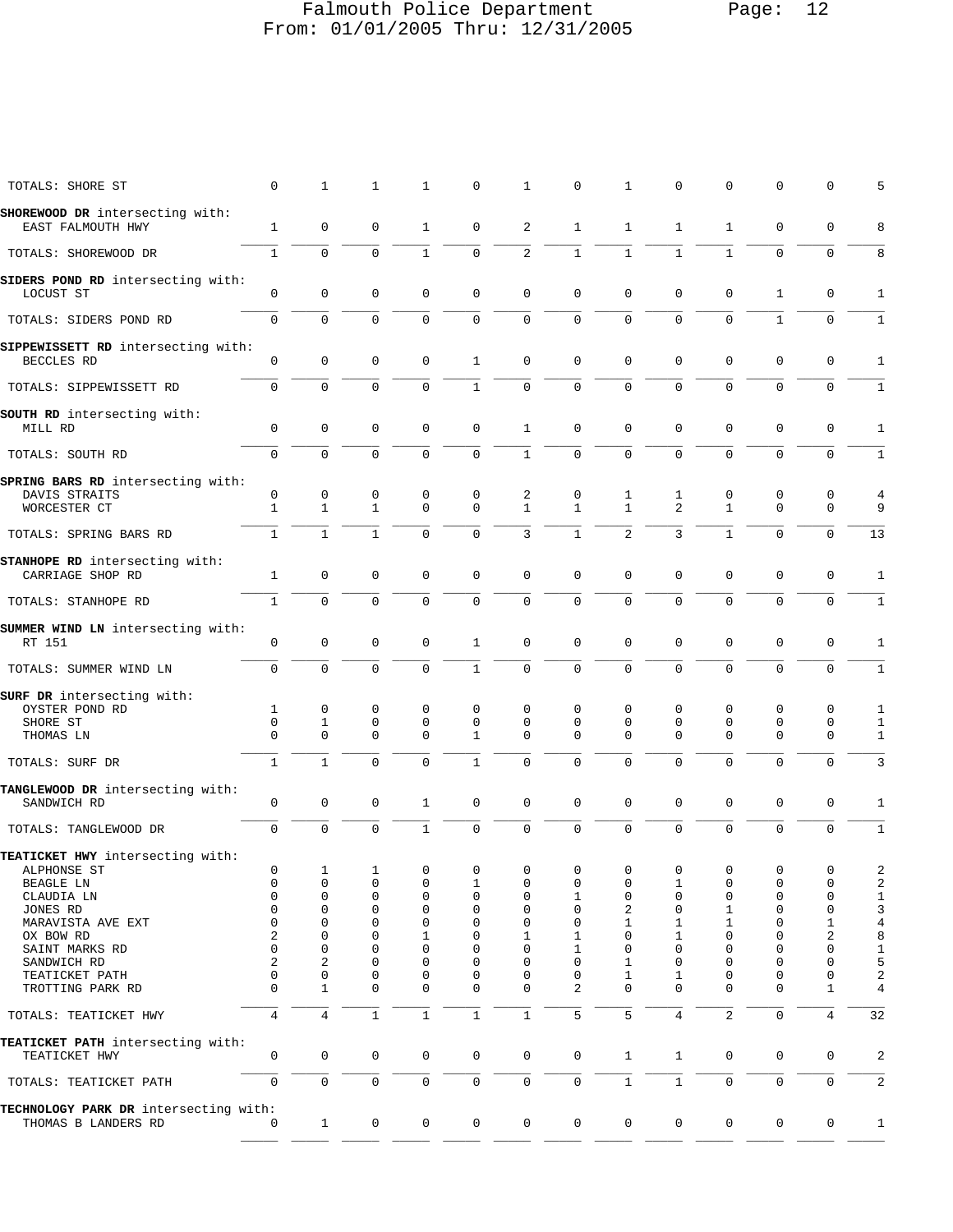# Falmouth Police Department Page: 13 From: 01/01/2005 Thru: 12/31/2005

| TOTALS: TECHNOLOGY PARK DR                           | 0                   | 1              | 0           | 0                   | 0                   | 0              | $\mathbf 0$    | $\mathbf{0}$        | 0              | $\mathbf 0$         | $\mathbf 0$         | 0                   | 1              |
|------------------------------------------------------|---------------------|----------------|-------------|---------------------|---------------------|----------------|----------------|---------------------|----------------|---------------------|---------------------|---------------------|----------------|
| THATCHERS LN intersecting with:<br>EAST FALMOUTH HWY | $\mathbf 0$         | $\mathbf 0$    | $\mathbf 0$ | $\mathbf 0$         | $\mathbf 0$         | $\mathbf 0$    | $\mathbf 0$    | $\mathbf 0$         | $\mathbf 0$    | $\mathbf{1}$        | $\mathbf 0$         | $\mathbf 0$         | $\mathbf{1}$   |
| TOTALS: THATCHERS LN                                 | $\mathbf 0$         | $\mathbf 0$    | $\mathbf 0$ | $\mathbf 0$         | 0                   | $\mathbf 0$    | $\mathbf 0$    | $\mathbf 0$         | $\mathbf 0$    | $\mathbf{1}$        | $\mathbf 0$         | $\mathbf 0$         | $\mathbf{1}$   |
| THOMAS B LANDERS RD intersecting with:               |                     |                |             |                     |                     |                |                |                     |                |                     |                     |                     |                |
| BLACKSMITH SHOP RD                                   |                     | $\mathbf 0$    | 0           | 1                   | 0                   | 0              | 0              | $\mathbf 0$         | 0              | 0                   | 0                   | 0                   | 1              |
| GEGGATT RD                                           | 0                   | $\mathbf{0}$   | 0           | $\mathbf 0$         | 0                   | $\Omega$       | 0              | $\Omega$            | $\Omega$       | $\mathbf 0$         | $\mathbf 0$         | $\mathbf{1}$        | $1\,$          |
| RT 28 SOUTH                                          | $\Omega$            | $\Omega$       | 0           | 1                   | 0                   | 0              | $\mathbf 0$    | $\mathbf 0$         | $\mathbf 0$    | $\Omega$            | $\mathbf 0$         | $\mathbf 0$         | $1\,$          |
| SANDWICH RD                                          | $\Omega$            | $\Omega$       | $\Omega$    | $\Omega$            | $\mathbf{1}$        | $\Omega$       | $\Omega$       | $\Omega$            | 0              | $\Omega$            | $\Omega$            | $\Omega$            | $\mathbf 1$    |
| SHALLOW POND LN                                      | $\mathbf 0$         | $\Omega$       | 0           | $\Omega$            | $\Omega$            | 1              | 0              | 1                   | $\Omega$       | $\Omega$            | $\Omega$            | $\Omega$            | $\sqrt{2}$     |
| TECHNOLOGY PARK DR                                   | 0                   | 1              | 0           | $\mathbf 0$         | 0                   | 0              | 0              | $\mathbf 0$         | 0              | 0                   | $\mathbf 0$         | $\mathbf 0$         | $\,1$          |
| TURNER RD                                            | $\Omega$            | $\mathbf{1}$   | $\Omega$    | $\Omega$            | 0                   | $\mathbf{1}$   | 0              | $\Omega$            | $\Omega$       | $\Omega$            | $\Omega$            | $\mathbf 0$         | $\overline{2}$ |
| TOTALS: THOMAS B LANDERS RD                          | 0                   | $\overline{2}$ | 0           | 2                   | 1                   | $\overline{2}$ | $\mathsf 0$    | $\mathbf{1}$        | 0              | $\mathbf 0$         | $\mathbf 0$         | $\mathbf{1}$        | 9              |
| THOMAS LN intersecting with:                         |                     |                |             |                     |                     |                |                |                     |                |                     |                     |                     |                |
| SURF DR                                              | $\mathbf 0$         | $\mathbf 0$    | $\mathbf 0$ | $\mathbf 0$         | $\mathbf{1}$        | $\mathsf 0$    | $\mathbf 0$    | $\mathbf 0$         | $\mathbf 0$    | $\mathbf 0$         | $\mathbf 0$         | $\mathbf 0$         | $\mathbf{1}$   |
| TOTALS: THOMAS LN                                    | $\mathbf 0$         | $\mathbf 0$    | $\mathbf 0$ | $\mathbf 0$         | $\mathbf{1}$        | $\mathbf 0$    | $\mathbf 0$    | $\mathbf 0$         | $\mathbf 0$    | $\mathbf 0$         | $\mathbf 0$         | $\mathbf 0$         | $\mathbf{1}$   |
| TROTTING LN intersecting with:                       |                     |                |             |                     |                     |                |                |                     |                |                     |                     |                     |                |
| TROTTING PARK RD                                     | $\mathbf 0$         | $\mathbf{0}$   | $\mathbf 0$ | $\mathbf 0$         | $\mathbf 0$         | $\mathbf 0$    | $\mathbf 0$    | $\mathbf{1}$        | $\mathbf 0$    | $\mathbf 0$         | $\mathbf 0$         | $\mathbf 0$         | $\mathbf{1}$   |
| TOTALS: TROTTING LN                                  | $\Omega$            | $\Omega$       | $\Omega$    | $\Omega$            | $\Omega$            | $\mathbf 0$    | $\mathbf 0$    | $\mathbf{1}$        | $\Omega$       | $\Omega$            | $\Omega$            | $\Omega$            | $\mathbf{1}$   |
| TROTTING PARK RD intersecting with:                  |                     |                |             |                     |                     |                |                |                     |                |                     |                     |                     |                |
| BRICK KILN RD                                        | 0                   | 0              | 0           | 1                   | 0                   | 0              | $\mathbf 0$    | 1                   | 0              | $\mathbf 0$         | $\mathbf 0$         | 0                   | 2              |
| TEATICKET HWY                                        | 0                   | $\mathbf{1}$   | $\mathbf 0$ | $\mathbf 0$         | 0                   | $\mathbf 0$    | $\overline{a}$ | $\mathbf 0$         | $\mathbf 0$    | $\mathbf 0$         | $\mathbf 0$         | $\mathbf{1}$        | $\overline{4}$ |
| TROTTING LN                                          | $\Omega$            | $\Omega$       | $\mathbf 0$ | $\Omega$            | $\mathbf 0$         | $\mathbf 0$    | $\mathbf 0$    | $\mathbf{1}$        | $\Omega$       | $\Omega$            | $\mathbf 0$         | $\mathbf 0$         | $\mathbf{1}$   |
| TOTALS: TROTTING PARK RD                             | $\Omega$            | $\mathbf{1}$   | $\Omega$    | $\mathbf{1}$        | $\Omega$            | $\Omega$       | $\overline{2}$ | $\overline{2}$      | $\Omega$       | $\Omega$            | $\Omega$            | $\mathbf{1}$        | 7              |
| TURNER RD intersecting with:                         |                     |                |             |                     |                     |                |                |                     |                |                     |                     |                     |                |
| SANDWICH RD                                          | $\mathbf 0$         | 0              | 0           | 1                   | 0                   | 0              | 1              | 0                   | 2              | 0                   | 1                   | 0                   | 5              |
| THOMAS B LANDERS RD                                  | $\Omega$            | $\mathbf{1}$   | $\mathbf 0$ | $\mathbf 0$         | 0                   | $\mathbf{1}$   | $\mathbf 0$    | $\Omega$            | $\Omega$       | $\Omega$            | $\Omega$            | $\mathbf 0$         | 2              |
| TOTALS: TURNER RD                                    | $\mathbf 0$         | $\mathbf{1}$   | $\mathbf 0$ | $\mathbf{1}$        | 0                   | $\mathbf{1}$   | $\mathbf{1}$   | $\mathbf 0$         | $\overline{2}$ | $\mathbf 0$         | $\mathbf{1}$        | $\mathbf 0$         | 7              |
| VIDAL AVE intersecting with:                         |                     |                |             |                     |                     |                |                |                     |                |                     |                     |                     |                |
| EAST FALMOUTH HWY                                    | $\mathbf 0$         | $\mathbf 0$    | $\mathbf 0$ | $\mathbf{1}$        | $\mathbf 0$         | $\mathbf 0$    | $\mathbf 0$    | $\mathbf 0$         | $\mathbf 0$    | $\mathbf 0$         | $\mathbf 0$         | $\mathbf 0$         | $\mathbf{1}$   |
| TOTALS: VIDAL AVE                                    | $\mathbf 0$         | $\Omega$       | $\mathbf 0$ | $\mathbf{1}$        | 0                   | $\mathbf 0$    | $\mathbf 0$    | $\mathbf 0$         | $\mathbf 0$    | $\mathbf 0$         | $\mathbf 0$         | $\mathbf 0$         | $\mathbf{1}$   |
| WAQUOIT HWY intersecting with:                       |                     |                |             |                     |                     |                |                |                     |                |                     |                     |                     |                |
| <b>BARROWS RD</b>                                    | 0                   | 0              | 0           | $\mathbf 0$         | 0                   | 0              | $\mathbf 0$    | $\mathbf 0$         | 1              | 0                   | 0                   | 1                   | 2              |
| METOXIT RD                                           | $\Omega$            | 1              | 0           | $\mathbf 0$         | 0                   | 1              | $\mathbf 0$    | $\Omega$            | 1              | $\mathbf 0$         | $\mathbf 0$         | $\mathbf 0$         | 3              |
| RED BROOK RD                                         | $\mathbf 0$         | $\mathbf{1}$   | $\mathbf 0$ | $\mathbf 0$         | $\mathbf 0$         | $\mathbf 0$    | 3              | 2                   | $\mathbf{1}$   | $\mathbf 0$         | $\mathbf 0$         | $\mathsf 0$         | 7              |
| SEAPIT RD                                            | $\Omega$            | $\Omega$       | 0           | $\Omega$            | 1                   | $\mathbf{1}$   | $\mathbf 0$    | $\Omega$            | $\mathbf 0$    | $\Omega$            | $\mathbf 0$         | $\mathbf 1$         | 3              |
|                                                      |                     |                |             |                     |                     |                |                |                     |                |                     |                     |                     |                |
| TOTALS: WAQUOIT HWY                                  | $\mathsf{O}\xspace$ | $\overline{2}$ | $\mathsf 0$ | $\mathsf{O}\xspace$ | 1                   | $\overline{c}$ | 3              | 2                   | 3              | $\mathsf{O}\xspace$ | $\mathbf 0$         | 2                   | 15             |
| WEST FALMOUTH HWY intersecting with:                 |                     |                |             |                     |                     |                |                |                     |                |                     |                     |                     |                |
| BLAIR LN                                             | 0                   | 0              | 0           | 0                   | 0                   | 0              | 0              | 0                   | 0              | 0                   | 1                   | 0                   | 1              |
| BRAESIDE RD                                          | 0                   | 1              | 0           | 0                   | 0                   | 0              | 0              | $\mathbf 0$         | 0              | 0                   | 1                   | $\mathbf{1}$        | $\mathsf{3}$   |
| BRICK KILN RD                                        | 0                   | $\mathbf{0}$   | 0           | $\mathbf 0$         | 0                   | 0              | 1              | $\mathbf 0$         | 0              | $\mathbf 0$         | $\mathbf 0$         | $\mathbf 0$         | $\mathbf 1$    |
| CHAPOQUOIT RD                                        | 0                   | 0              | 0           | $\mathbf 0$         | 0                   | 0              | 0              | 0                   | 0              | 0                   | 1                   | $\mathbf 0$         | $\mathbf 1$    |
| CHASE RD                                             | 0                   | 0              | 0           | 0                   | 0                   | 1              | 0              | 0                   | 0              | $\mathbf 0$         | 0                   | $\mathbf 0$         | $\mathbf 1$    |
| PALMER AVE                                           | $\Omega$            | 0              | 0           | $\mathbf 0$         | 0                   | 0              | $\mathbf 0$    | $\mathbf 0$         | 0              | $\mathbf{1}$        | $\mathbf{1}$        | $\mathbf 0$         | 2              |
| TOTALS: WEST FALMOUTH HWY                            | 0                   | $\mathbf{1}$   | $\mathbf 0$ | $\mathbf 0$         | 0                   | $\mathbf{1}$   | $1\,$          | $\mathbf 0$         | $\Omega$       | $\mathbf{1}$        | 4                   | $\mathbf{1}$        | 9              |
| WHIPPOORWILL RD intersecting with:                   |                     |                |             |                     |                     |                |                |                     |                |                     |                     |                     |                |
| CARRIAGE SHOP RD                                     | 0                   | $\mathbf{1}$   | $\mathbf 0$ | $\mathbf 0$         | $\mathbf 0$         | $\mathbf{1}$   | $\mathbf 0$    | $\mathbf 0$         | 0              | $\mathbf 0$         | $\mathbf 0$         | $\mathbf 0$         | $\overline{a}$ |
| TOTALS: WHIPPOORWILL RD                              | $\mathsf{O}\xspace$ | $\mathbf{1}$   | $\mathsf 0$ | $\mathsf{O}\xspace$ | $\mathsf{O}\xspace$ | $1\,$          | $\mathsf 0$    | $\mathsf{O}\xspace$ | 0              | $\mathsf{O}\xspace$ | $\mathsf{O}\xspace$ | $\mathsf{O}\xspace$ | 2              |
| WHITE PINE LN intersecting with:<br>SANDWICH RD      | 0                   | $\mathbf 0$    | 0           | 0                   | $\mathbf 0$         | $\mathbf 0$    | $\mathbf{1}$   | $\mathbf 0$         | $\mathbf 0$    | $\mathbf 0$         | $\mathbf 0$         | $\mathbf 1$         | 2              |
|                                                      |                     |                |             |                     |                     |                |                |                     |                |                     |                     |                     |                |